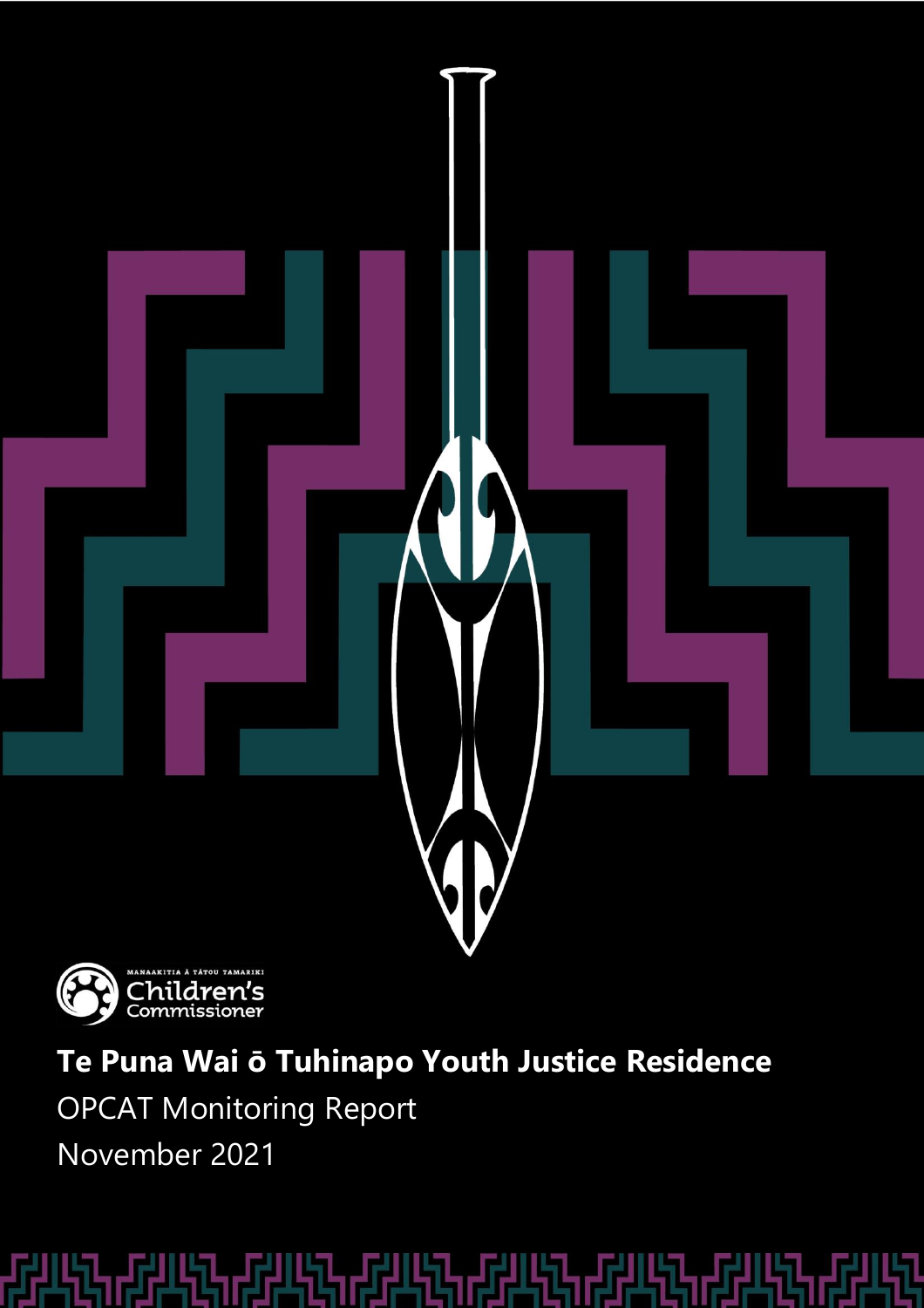2 **FEAR** 

## **Kia kuru pounamu te rongo** All mokopuna\* live their best lives

\*Drawing from the wisdom of Te Ao Māori, we have adopted the term mokopuna to describe all children and young people we advocate for, aged under 18 years of age in Aotearoa New Zealand. This acknowledges the special status held by mokopuna in their families, whānau, hapū and iwi and reflects that in all we do. Referring to the people we advocate for as mokopuna draws them closer to us and reminds us that who they are, and where they come from matters for their identity, belonging and wellbeing, at every stage of their lives.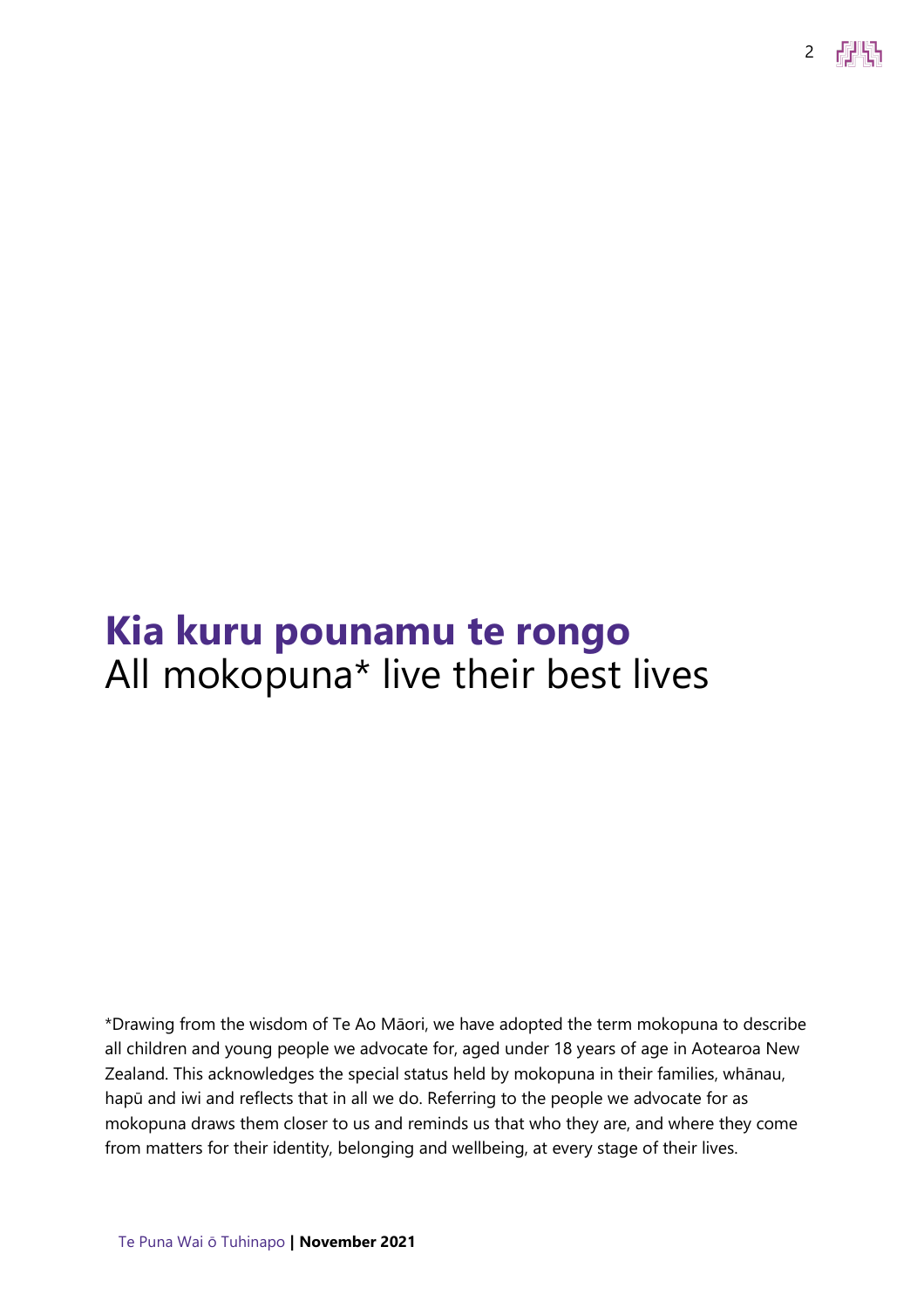## <span id="page-2-0"></span>**Contents**

| <b>Contents</b>                              | 3                                   |
|----------------------------------------------|-------------------------------------|
| <b>Introduction</b>                          | 4                                   |
| About this report                            | 4                                   |
| About this visit                             | 4                                   |
| About this facility                          | $\overline{4}$                      |
| <b>OPCAT definitions</b>                     | 5                                   |
| <b>Monitoring Framework</b>                  | 6                                   |
| How OPCAT is reflected in the way we monitor | 6                                   |
| How we work                                  | $\overline{7}$                      |
| <b>Key Findings</b>                          | 8                                   |
| <b>Recommendations</b>                       | 9                                   |
| <b>Systemic Recommendations</b>              | 9                                   |
| <b>Facility Recommendations</b>              | 9                                   |
| Progress on previous recommendations         | 10                                  |
| Treatment                                    | 12                                  |
| <b>Protection Systems</b>                    | 15                                  |
| <b>Material Conditions</b>                   | 17                                  |
| Activities and access to others              | 18                                  |
| Medical services and care                    | <b>Error! Bookmark not defined.</b> |
| Personnel                                    | 21                                  |
| Improving outcomes for Mokopuna Māori        | 23                                  |
| <b>Appendix</b>                              | 24                                  |
| Gathering information                        | 24                                  |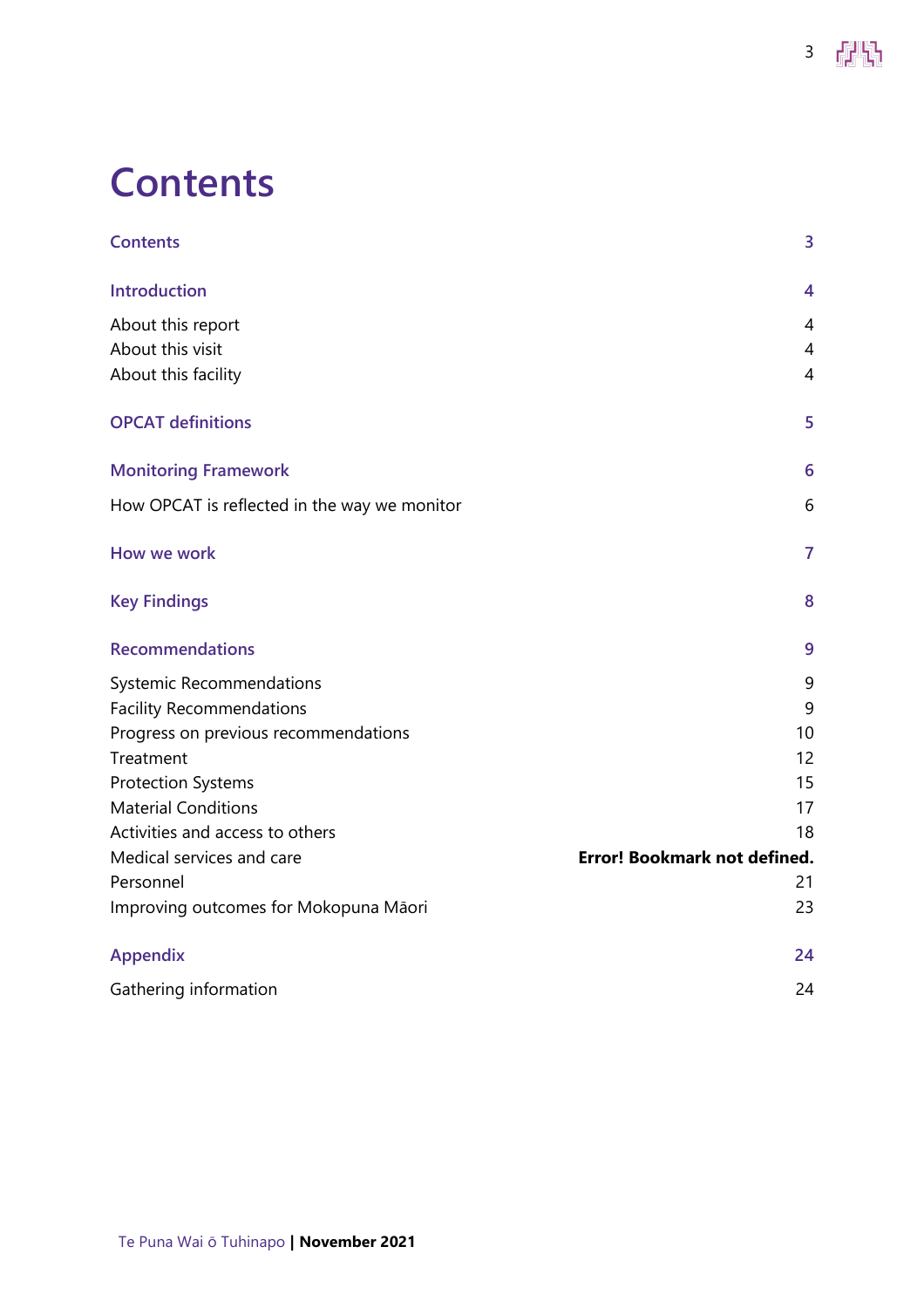## <span id="page-3-0"></span>**Introduction**

#### **Who we are**

**The Children's Commissioner is a National Preventive Mechanism (NPM) under the Optional Protocol to the Convention Against Torture and Other Cruel, Inhuman, Degrading Treatment or Punishment (OPCAT).**

The New Zealand legislation relating to OPCAT and the role of the NPM is contained in the Crimes of Torture Act (1989). Our role as a NPM is to visit places of detention, including residences run by Oranga Tamariki, to:

- Examine the conditions and treatment of mokopuna
- Identify any improvements required or problems needing to be addressed
- Make recommendations aimed at strengthening protections, improving treatment and conditions, and preventing ill treatment.

### <span id="page-3-1"></span>About this report

This report shares the findings from our monitoring visit and recommends actions to address the issues identified. We describe the quality of the experience of mokopuna at the facility and provide evidence of our findings based on information gathered before, during and after the visit. This includes assessing the progress in addressing previous recommendations.

### <span id="page-3-2"></span>About this visit

OCC staff carried out an unannounced monitoring visit to Te Puna Wai ō Tuhinapo, Christchurch. The facility providing these services is known as TPW and will be described as such in this report.

The purpose of this visit was to fulfil our responsibilities under OPCAT to monitor the safety and wellbeing of mokopuna detained in places of detention.

## <span id="page-3-3"></span>About this facility

**Facility Name:**

**Region:** Christchurch

**Operating capacity:** 40

**Status under which mokopuna are detained:** Oranga Tamariki Act 1989, s.235, s.238(1)(d),

s.311

Corrections Act, 2004, s.34A

Criminal Procedure Act 2011, s.168 and s.175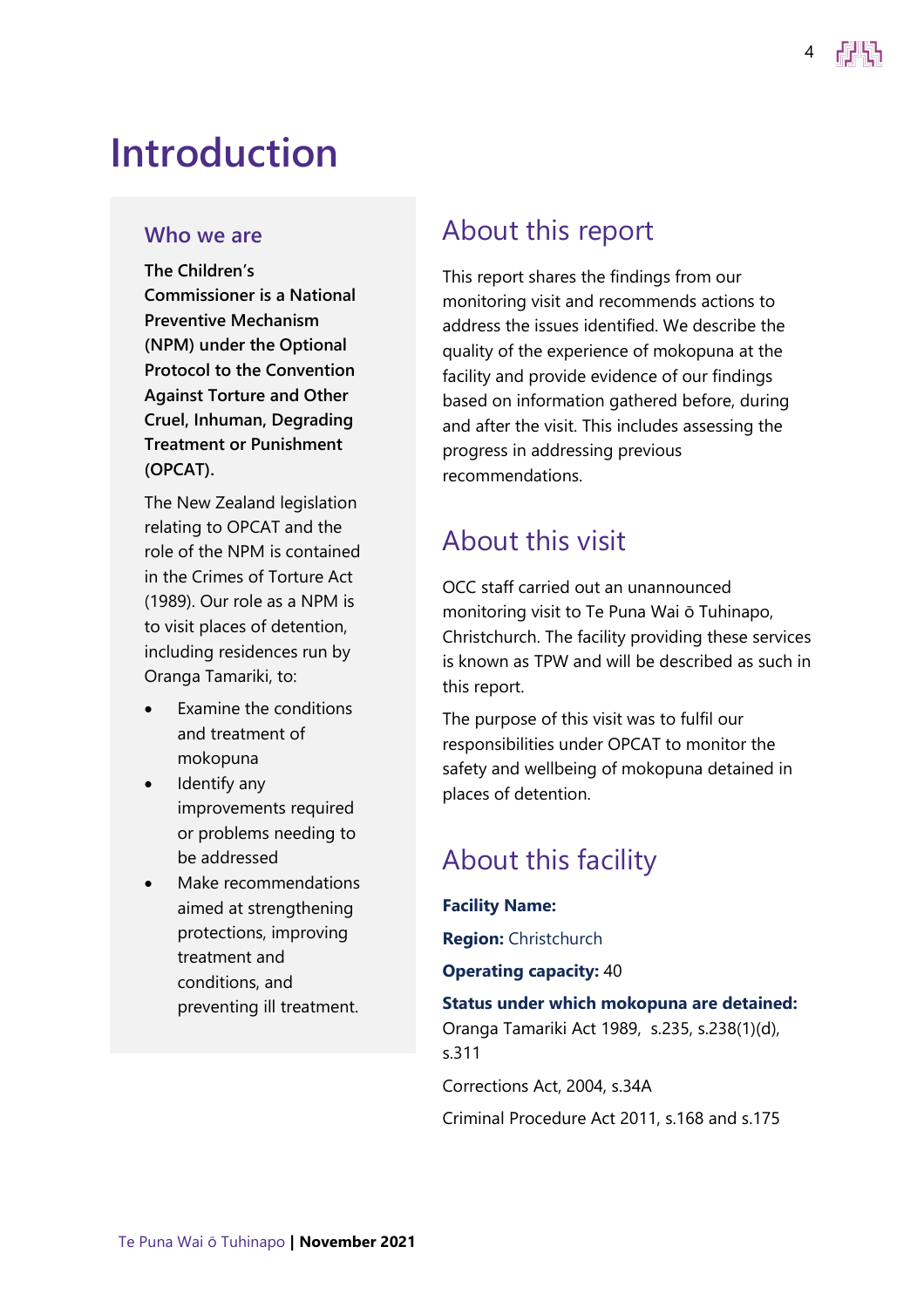## <span id="page-4-0"></span>**OPCAT definitions**

The main objective of OPCAT is to prevent torture and ill treatment.<sup>1</sup> In order to:

Establish a system of regular visits to places of detention to prevent torture and other cruel, inhuman, or degrading treatment or punishment

5

- Provide constructive recommendations aimed at improving the conditions and treatment of detained persons.
- Mitigate risks of ill treatment and build an environment where torture is unlikely to occur.

We have adopted the following definitions of torture, cruel, inhuman, or degrading treatment or punishment in accordance with international human rights practice relating to mokopuna in places of detention.

#### **Torture**

Severe physical or mental pain or suffering, intentionally inflicted to obtain a confession, punish a child or young person for something they or someone else committed or is suspected of committing, or intimidating or coercing a child or young person for any reason based on discrimination of any kind, when such pain or suffering is inflicted by or at the instigation of or with the consent or acquiescence of a public official or other person acting in an official capacity.

#### **Cruel, inhuman, or degrading treatment**

Any treatment which offends a child or young person's dignity may be considered cruel, inhuman, or degrading treatment, regardless of whether it causes pain or suffering.

#### **Cruel, inhuman, or degrading punishment**

Any punishment intended to cause pain or discomfort. This includes non-physical punishment that belittles, humiliates, denigrates, scapegoats, threatens, scares, or ridicules a child or young person.

<sup>1</sup> OPCAT in New Zealand 2007-2012, *A Review of OPCAT Implementation by New Zealand's National Preventive Mechanisms* (2013) [Opcat-2013\\_web.pdf \(hrc.co.nz\)](https://www.hrc.co.nz/files/2214/2398/7100/Opcat-2013_web.pdf)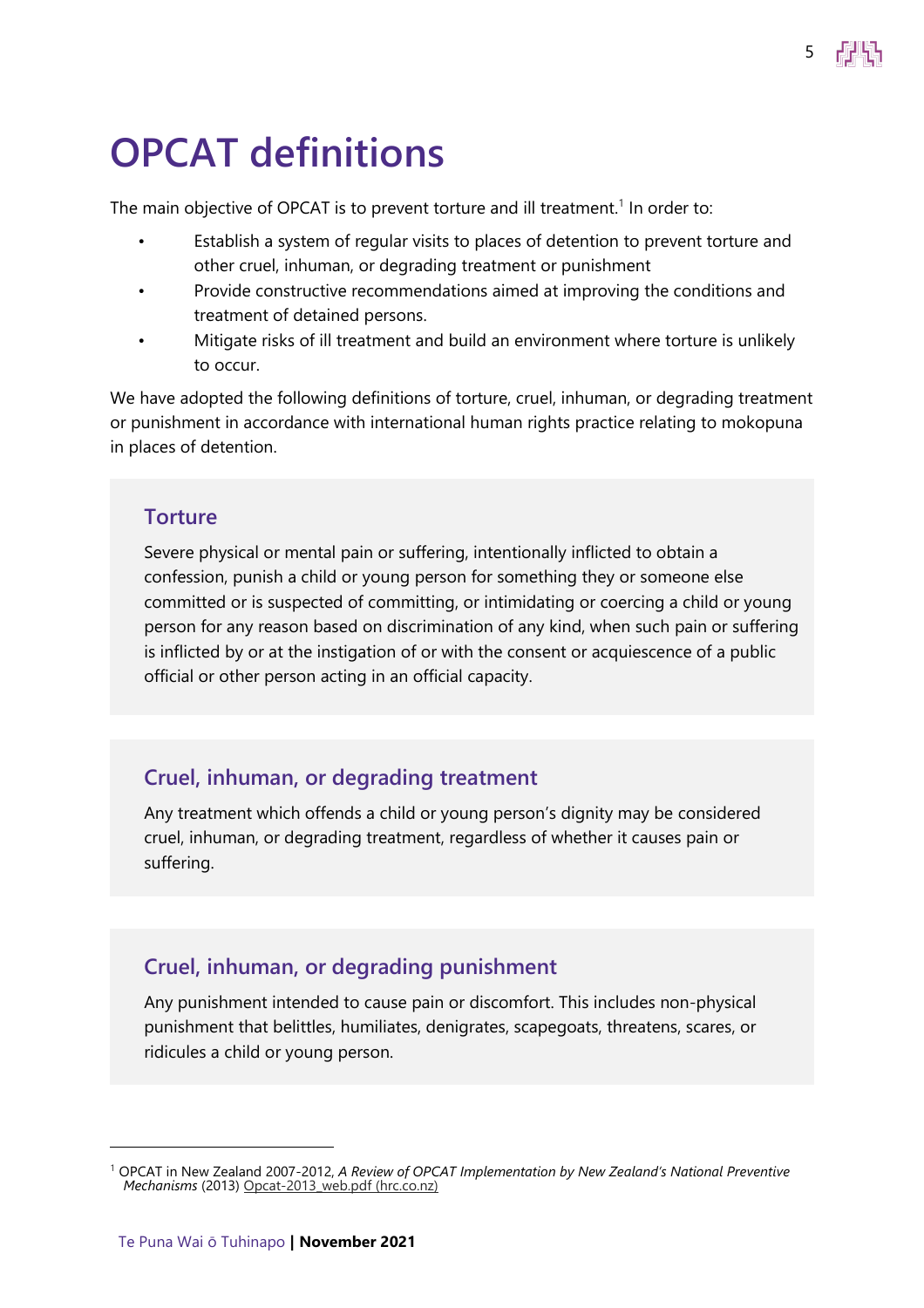## <span id="page-5-0"></span>**Monitoring Framework**

Our monitoring is conducted under seven domains, six of which are defined by the Association for the Prevention of Torture<sup>2</sup>. The seventh domain, 'Improving Outcomes for Mokopuna Māori' was developed for the Aotearoa New Zealand context by OCC to assess how mokopuna Māori are supported to have a positive connection to their identity and whakapapa.

6

The domains are:

- Treatment
- Protection Systems
- Material Conditions
- Activities and access to others
- Medical services and care
- Personnel
- Improving outcomes for mokopuna Māori

#### <span id="page-5-1"></span>**How OPCAT is reflected in the way we monitor**

Using the seven domains as a framework we:

- Rigorously examine the treatment and conditions using a range of methods and information sources.
- Describe these treatment and conditions in terms of their impact on mokopuna.
- Clearly identify anything that constitutes torture or other cruel, inhuman, or degrading treatment or punishment.
- Clearly identify any problems to be addressed and improvements required, along with our expectations for action.
- Make recommendations aimed at improving treatment and conditions and preventing future ill-treatment.

<sup>2</sup> Association for the Prevention of Torture (2004) *Monitoring places of detention: A practical guide.*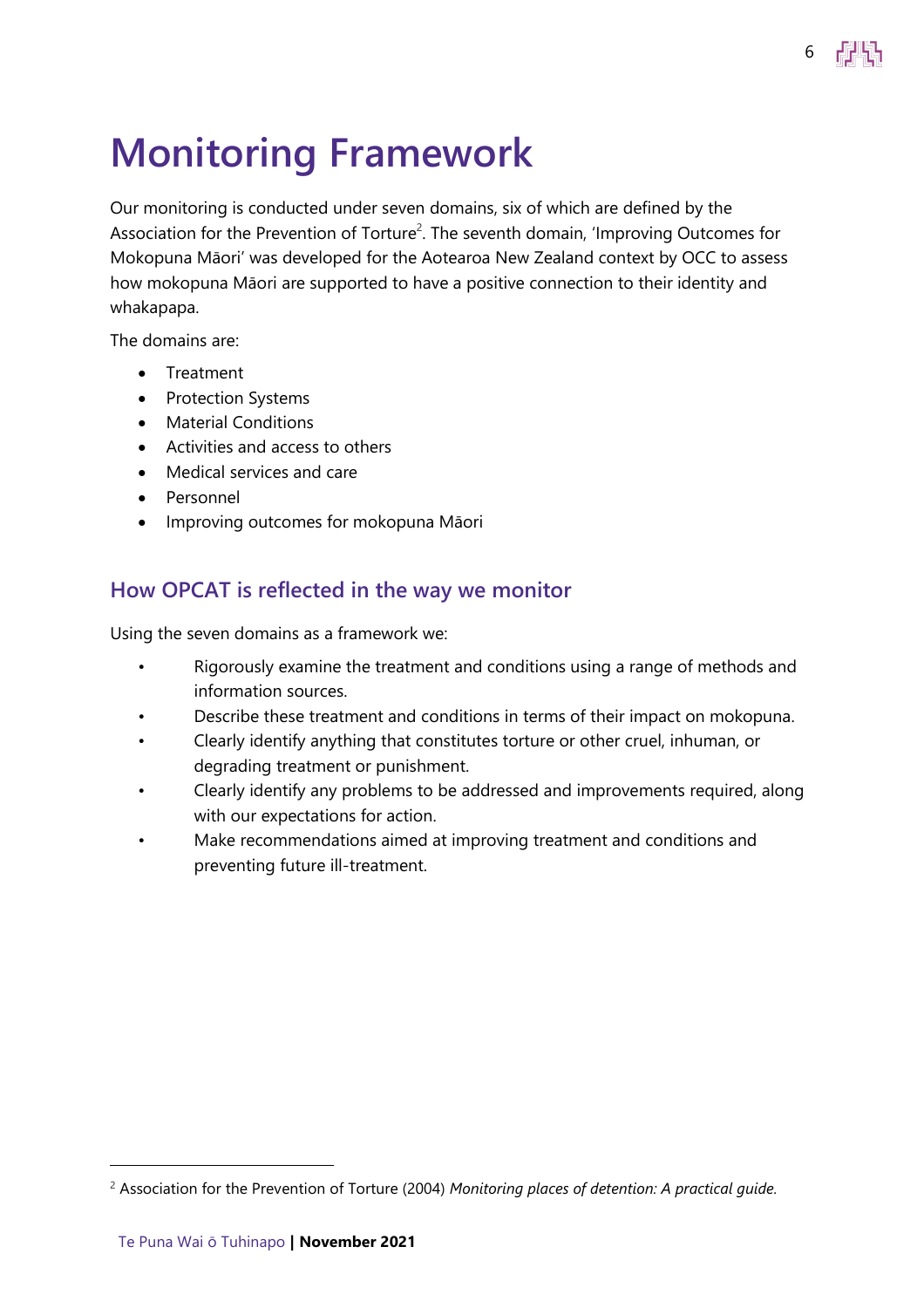## <span id="page-6-0"></span>**How we work**

#### **Methodology**

We use several methods to engage with mokopuna, whānau and staff to hear about their experiences. We also want to understand the group dynamics at the facility.

#### **Observing**

We spend time in facilities seeing how mokopuna and staff interact and what their daily routines are.

#### **Joining In**

We join in activities and mealtimes to experience what access mokopuna have to good food and meaningful activities.

#### **Informal Conversations**

We have informal chats with mokopuna and staff who tell us about their thoughts and experiences.

#### **Interviews**

We conduct formal interviews with mokopuna and staff who are happy to speak with us confidentially.

#### **Our analysis**

We analyse information we have gathered by coding it according to each of the OPCAT domains. We identify themes within each domain in relation to the treatment and conditions experienced by mokopuna. We then identify any treatment or conditions that constitute illtreatment as well as any areas where preventions could be strengthened.

Finally, we review the recommendations made in the previous OPCAT report and formulate new recommendations based on our findings in relation to current treatment and conditions.

#### **Our findings**

Findings are categorised under each of the seven OPCAT domains. Some findings relate to two or more domains – for the purposes of reporting, they are placed in the most significant domain. We acknowledge that Covid has had a significant impact on residential operations. Our report, findings, and recommendations take these into account.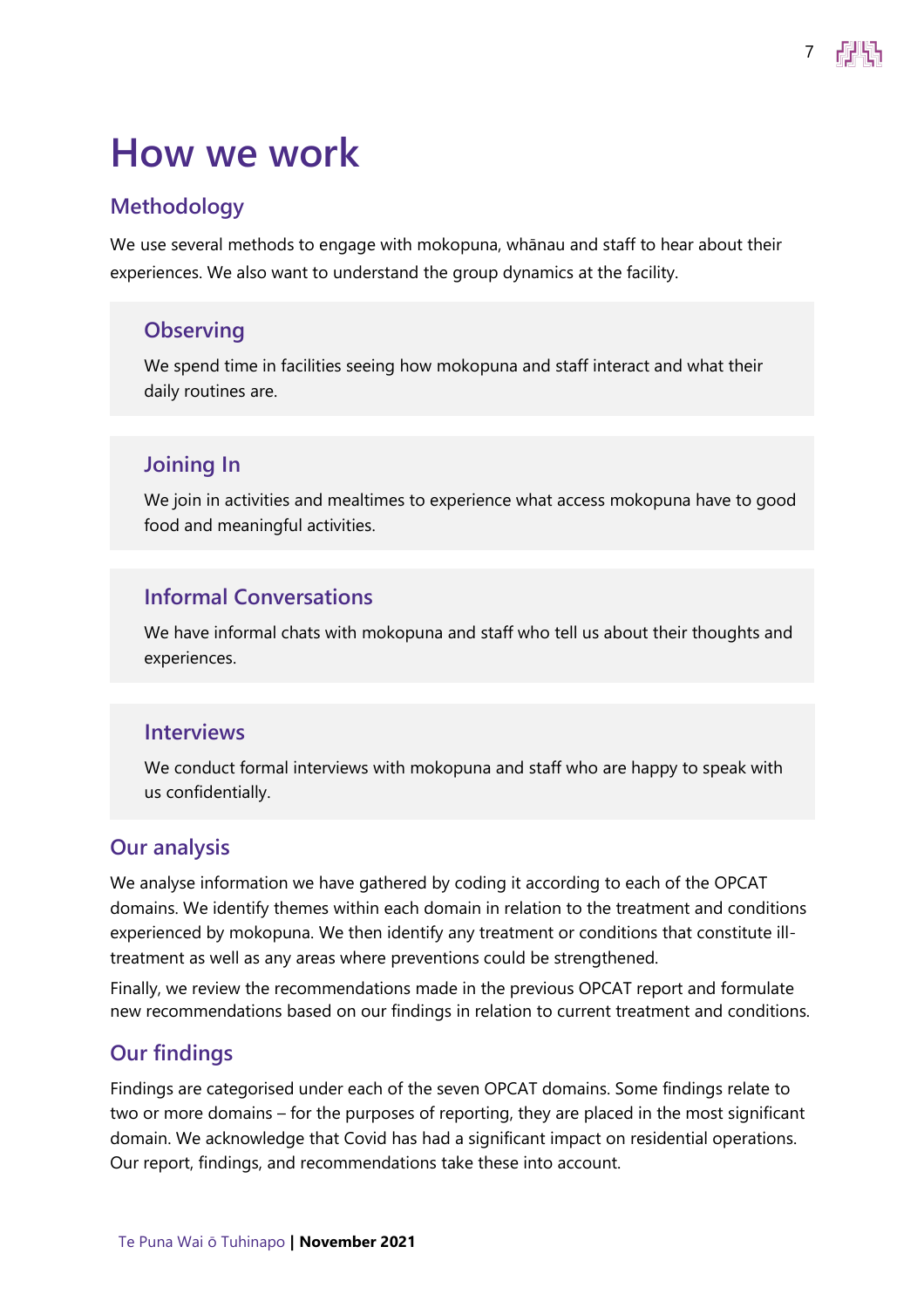# <span id="page-7-0"></span>**Key Findings**

Key findings are addressed in our recommendations along with other issues relating to the prevention of torture and other cruel, inhuman, or degrading treatment or punishment (illtreatment), identified in our analysis.

We found no evidence that mokopuna had been subjected to torture, or cruel or degrading punishment. However, we identified the following areas of concern.

#### **Findings**

- There is no suitable unit for females to be housed.
- Staff do not apply the Behaviour Management System consistently.
- Conflicting models of practice, (restorative and punitive), contribute to inconsistent care of mokopuna.
- A lack of programme options/ activities during school holidays.
- A lack of culturally specific programmes for mokopuna Māori.
- The grievance process lacks impartiality.
- Individual Care Plans and the Admission booklet are not mokopuna friendly.
- Lack of implementation of Whakamana Tangata. $3$

<span id="page-7-1"></span><sup>&</sup>lt;sup>3</sup> Whakamana Tangata is a Māori informed restorative practice approach for rangatahi living in Youth Justice residential settings. Whakawhiti Moana: Whakamana Tangata, Kete Two, Oranga Tamariki – Ministry for Children, February 2020.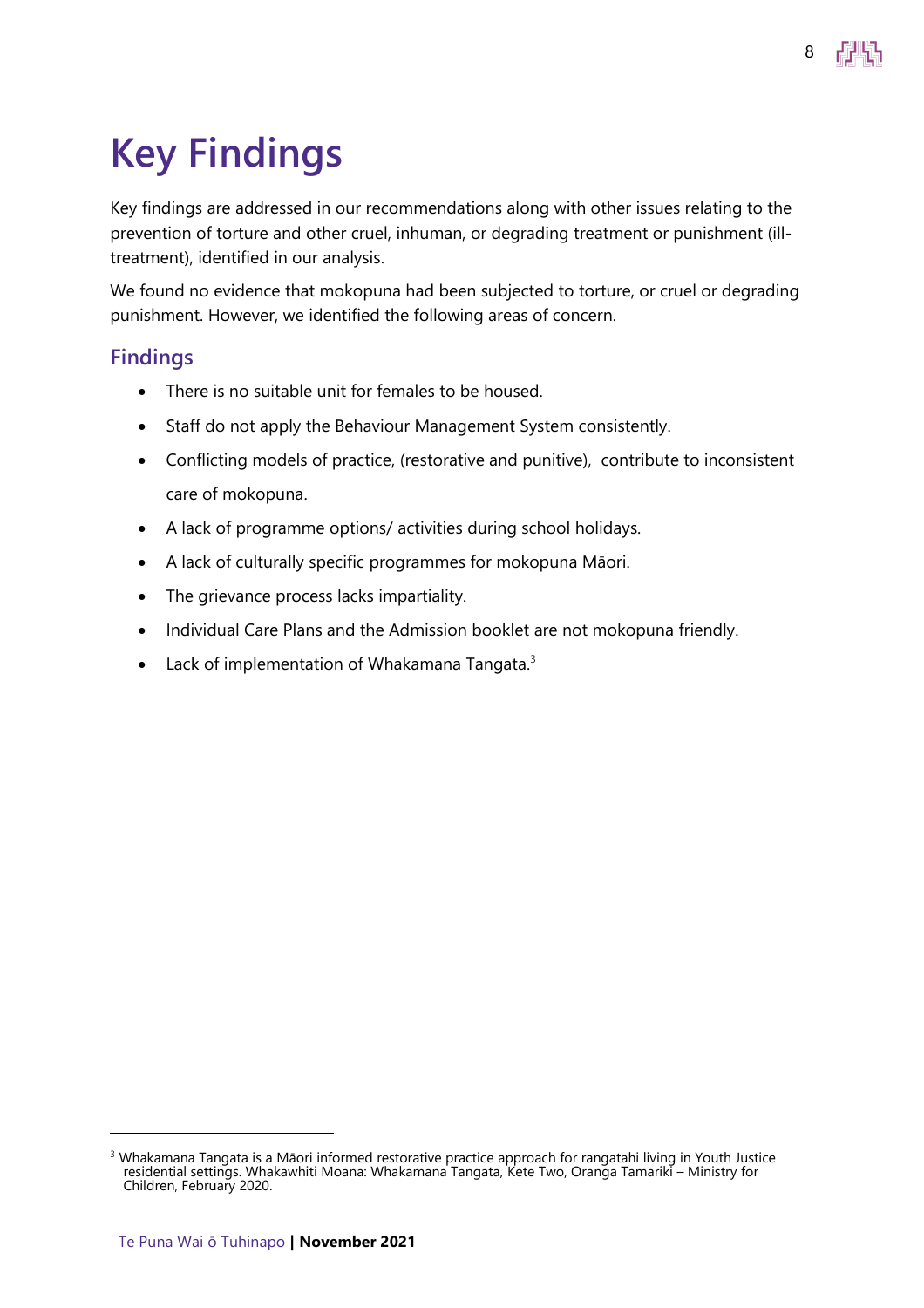## **Recommendations**

Our recommendations are based on:

- Key findings from our monitoring and analysis.
- Any issues relating to ill-treatment.
- Progress against recommendations from the previous monitoring visit.

We identify systemic issues that impact on the effective functioning of the facility and make recommendations to address these. Our recommendation is that action to address the facility recommendations occurs within twelve months after the date of our visit. We will monitor progress against those and the systemic recommendations at our next monitoring visit.

9

### <span id="page-8-0"></span>Systemic Recommendations – DCE, Youth Justice Services, Oranga Tamariki

| Develop a nationwide package of trauma informed programmes to address<br>criminogenic behaviour, alcohol and drug use, life skills, and cultural<br>development. |
|------------------------------------------------------------------------------------------------------------------------------------------------------------------|
| Develop practice tools to embed the use of Whakamana Tangata into every-<br>day operations.                                                                      |
| Review the grievance process to be independent and impartial.                                                                                                    |
| Revise the Individual Care Plan and Admission Booklet templates to be<br>functional, youth-friendly, and available in other accessible formats and<br>languages. |

### <span id="page-8-1"></span>Facility Recommendations – Manager Te Puna Wai Tuhinapo

| Provide an open unit for females, with structured programmes and activities.<br>The Secure Care Unit is not an appropriate alternative.<br>Update |  |
|---------------------------------------------------------------------------------------------------------------------------------------------------|--|
| As at 25 November the Rakaia Unit was opened for female admissions.                                                                               |  |
| Provide a single unit for all new admissions that can house both males and<br>females to mitigate the risk of Covid-19 transmission.              |  |
| Reduce the number of use of force incidents and admissions to secure care.                                                                        |  |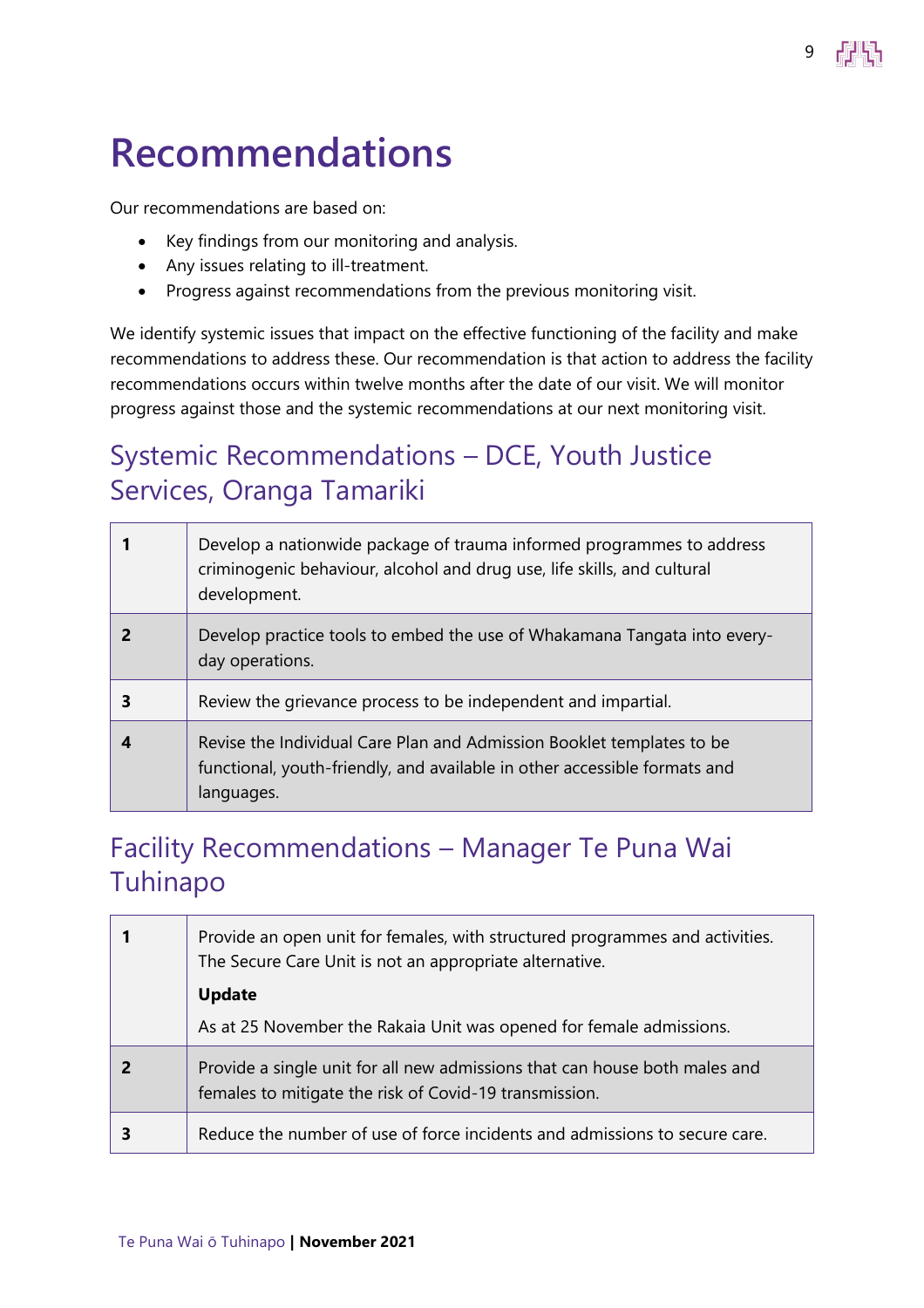| Develop structured programmes and activities outside of school hours and<br>particularly over the school holidays, that cater to different interests and<br>abilities.    |
|---------------------------------------------------------------------------------------------------------------------------------------------------------------------------|
| Develop cultural programmes for mokopuna Māori to support their learning<br>about their whakapapa, matauranga Māori and Te ao Māori.                                      |
| Provide portable electronic devices with secure video calling software to<br>maintain regular contact with whānau and external providers who are unable<br>to visit site. |

## <span id="page-9-0"></span>Progress on previous recommendations

Progress on the recommendations from the Te Puna Wai ō Tuhinapo OPCAT report dated 7 December 2020, are assessed to have made good or limited progress.

| <b>DCE Youth Justice Services</b> |                                                                                                                                                                                                                                                                                                 |                                                                                                                                           |
|-----------------------------------|-------------------------------------------------------------------------------------------------------------------------------------------------------------------------------------------------------------------------------------------------------------------------------------------------|-------------------------------------------------------------------------------------------------------------------------------------------|
|                                   | Works in partnership with relevant residential staff and<br>external specialists to develop a therapeutic model for<br>youth justice residences. The model needs to be<br>supported by staff training to enable staff to work<br>effectively with young people who have mental health<br>needs. | Limited progress.                                                                                                                         |
| $\overline{2}$                    | Ensures all communal areas in all residences are<br>monitored by security cameras.                                                                                                                                                                                                              | Cameras are<br>available in<br>common areas.                                                                                              |
| 3                                 | Increases the number of phones available for young<br>people in each unit.                                                                                                                                                                                                                      | Phones are<br>available - noted<br>the use of other<br>tech also available<br>to increase<br>connections to<br>whānau who can't<br>visit. |
| 4                                 | Continues to fund the counselling initiative at the<br>residence.                                                                                                                                                                                                                               | There is a<br>psychologist and<br><b>Youth Forensic</b><br>Team in place.                                                                 |
| 5                                 | Amends the supervision policy:<br>a. To include the provision of cultural supervision<br>b. To require one-to-one supervision for staff.                                                                                                                                                        | Limited progress.                                                                                                                         |
| 6                                 | Ensures policies and practices developed in relation to<br>young people in the custody of the Department of                                                                                                                                                                                     | Limited progress.                                                                                                                         |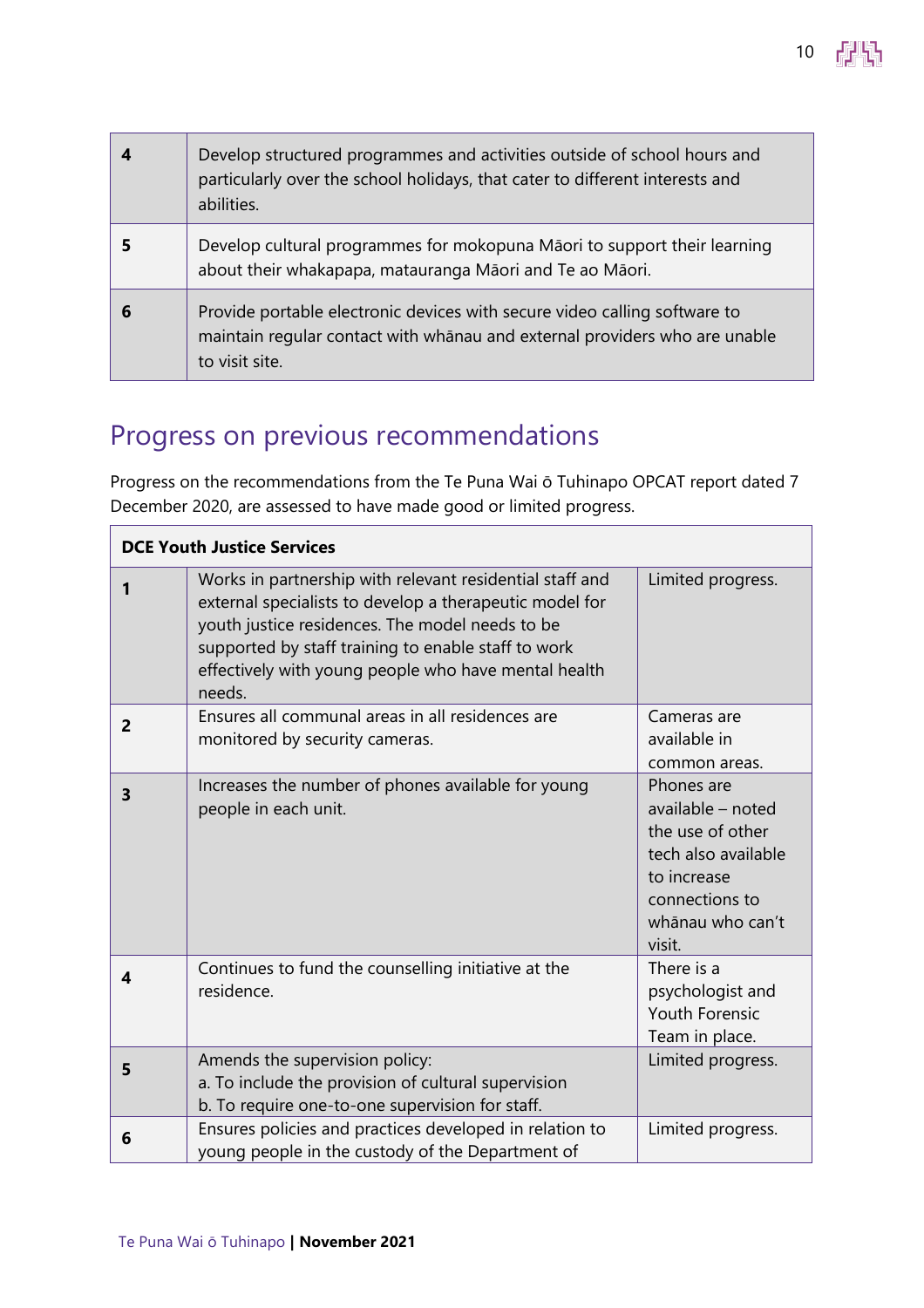|                | Corrections are shared, to ensure the best care for<br>these young people.                                                                                                                                                                                                              |                                                                                                              |
|----------------|-----------------------------------------------------------------------------------------------------------------------------------------------------------------------------------------------------------------------------------------------------------------------------------------|--------------------------------------------------------------------------------------------------------------|
| $\overline{7}$ | Provides the Quality Lead with full access to SOSHI <sup>4</sup><br>forms, so they can be analysed, and appropriate<br>training developed.                                                                                                                                              | No mention of QL<br>not having this<br>access.                                                               |
|                | Manager - Te Puna Wai ō Tuhinapo Residence                                                                                                                                                                                                                                              |                                                                                                              |
| 8              | Develops regular opportunities for young people to<br>give feedback and contribute to the residence<br>community.                                                                                                                                                                       | Programme<br>Coordinator<br>working on<br>Community<br>Liaison meetings.                                     |
| 9              | Ensures there are ongoing opportunities for young<br>people to learn about their rights and how to apply<br>them both in and outside of the residential setting.                                                                                                                        | Booklet on arrival.                                                                                          |
| 10             | Prioritise hygiene matters, including consistent<br>availability of soap, and frequent handwashing for both<br>young people and staff.                                                                                                                                                  | Progress made<br>but safety a<br>priority (ensuring<br>dispensers aren't<br>used to make<br>contraband etc). |
| 11             | a. Creates and implements a written, time-framed plan<br>for improving outcomes for mokopuna Māori, aligned<br>with legislative requirements of Section 7AA of the<br>Oranga Tamariki Act 1989.<br>b. Continues to work strategically to build partnerships<br>with Māori stakeholders. | Limited progress<br>however have<br>appointed new<br>Kaiwhakaaue <sup>5</sup> .                              |
| 12             | Continues to work with all staff to ensure consistent<br>understanding of their roles and practice expectations<br>at Te Puna Wai ō Tuhinapo.                                                                                                                                           | Progress-<br>trainings, de-brief<br>sessions.                                                                |
| 13             | Ensures all staff have access to, and are familiar with,<br>young people's plans, so they can support young<br>people to know and understand them.                                                                                                                                      | Limited progress.                                                                                            |
| 14             | Develops staff cultural capacity to embed tikanga into<br>daily routines and provide more opportunities for<br>young people to connect with their whakapapa and<br>speak te reo Māori.                                                                                                  | Limited progress.                                                                                            |

<sup>4</sup> SOSHI is the Health, Safety, Security and Incident recording system used by Oranga Tamariki residences.

<sup>5</sup> The Kaiwhakaaue is a staff position within each residence. Their role is of a cultural navigator available to both rangatahi and staff.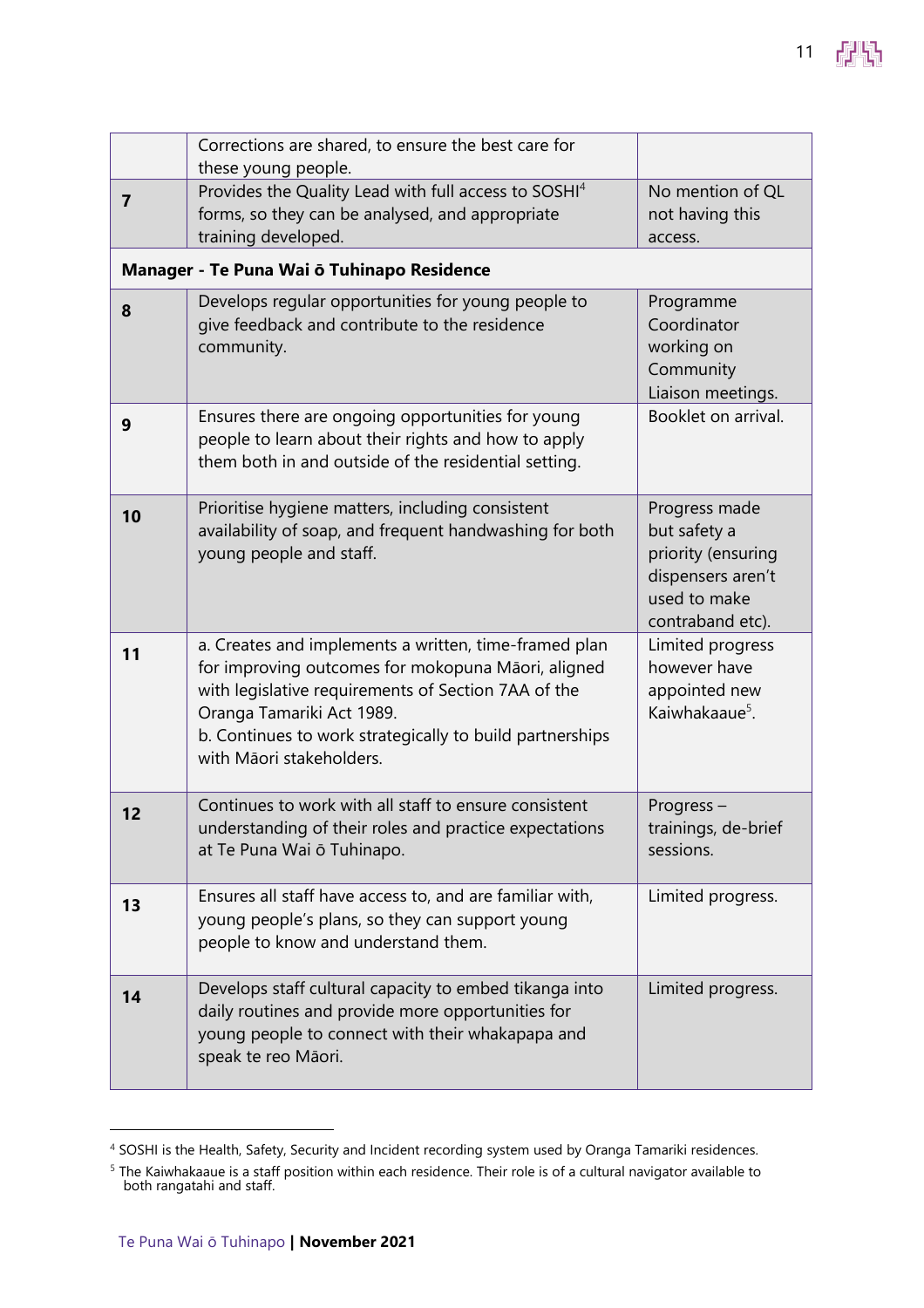### **Treatment**

This focuses on any allegations of torture or ill treatment, use of seclusion, use of restraint, and use of force. We also examine models of therapeutic care provided to mokopuna to understand their experience.

#### **Frequent use of force and secure care when units are full**

Our review of unit daily logs identified more frequent use of force incidents and admissions into secure care by some shift teams more than others. These incidents also occurred more frequently when there were larger numbers of mokopuna in a unit. Very few incidents were reported when the units had small numbers of six or less.

Staff and mokopuna told us that sometimes mokopuna prefer time in secure care as it is quieter than the main units when they are full and helps to reduce sensory overload. Mokopuna told us they knew what actions would result in a stay in secure care and would use this knowledge to initiate their own removal.

This indicated that the environment within the open units need to include a space for mokopuna to safely de-escalate. The Secure Care Unit should not be used as a respite care option.

#### **Hui Whakapiri is encouraged to resolve issues on the units**

During their time in secure care, mokopuna were required to complete a process of personal reflection about the incident they were placed in secure care for, what triggered them, how they were affected, and what they could do

differently next time. Where possible, there was a Hui Whakapiri before mokopuna returned to their open unit. This was a chance for all those involved to acknowledge the role they played in the incident, including staff and mokopuna.

#### **Inappropriate placement of female in secure care unit**

When we visited there was one female who had been placed at TPW. She was detained on her own in the secure care unit as there were no other available options at the time. TPW had decommissioned one of the wings in the Secure Care Unit to house her and completed a separate logbook. However, due to the need to manage male mokopuna in the same space, her movements and access to resources were severely restricted.

She had inadequate access to activities, education, programmes, fresh air, and exercise. Most of her day was spent in the lounge/TV room which was sparse with very little furniture or things to do.

It was a warm room with poor ventilation. The large window between the lounge room and foyer meant she could see the males, and they could see her, but they could not interact. She also had no privacy whilst in this space. Often the males in the unit would come to the window to see what she was doing.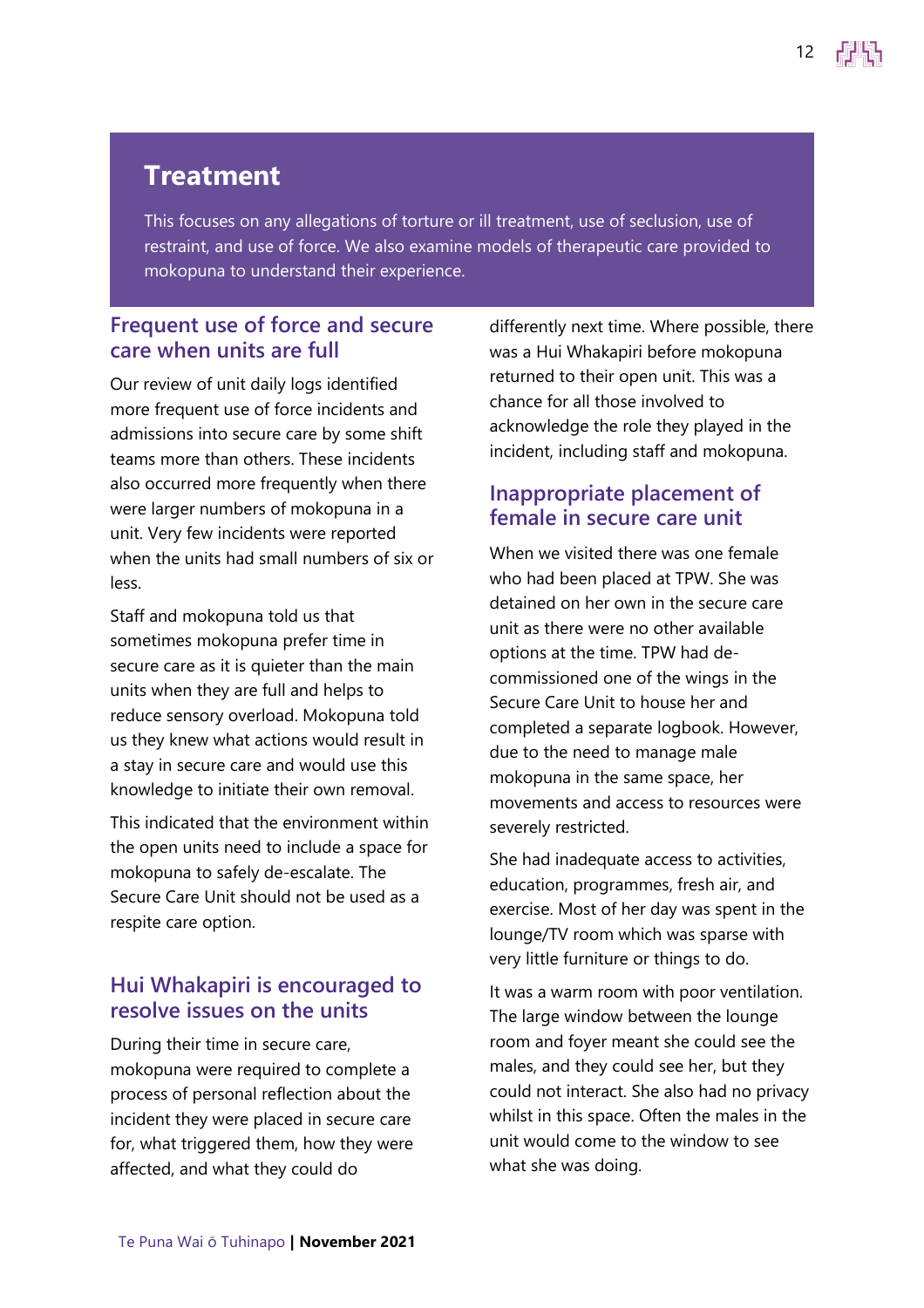We returned to see her later the same day, and she had been given a fan, books, and a projector screen to watch movies. However, she was not allowed access to a tablet, which she would have had in an open unit, because she was 'in secure'.

She was allowed phone calls with whānau, her mentor, and social worker. She was also allowed out of the TV room for one hour per shift with a 2:1 staff to mokopuna ratio.

Her time in the de-commissioned wing did not comply with her right to access recreational and social services or education $^6$  and vocation training.<sup>7</sup> School is not provided in the Secure Care Unit.

Whilst on the visit, we informed staff that her treatment could constitute illtreatment. Staff acknowledged this situation was less than ideal and shortly after our visit, TPW opened a unit for females.

#### **Differential treatment for Criminal Justice (CJ) and Youth Justice (YJ) mokopuna**

Youth detained under the Corrections Act 2004 have additional conditions and restrictions compared to youth detained under the Oranga Tamariki Act 1989 and Criminal Procedures Act 2011. These include:

- Different locks on cell doors to prevent CJ mokopuna from opening the door from the inside.
- Inability to participate in off-site activities such as driving lessons (although they can complete the theory component on site).

• Inability to participate in the agricultural and some vocational courses (some courses take place outside of the secure perimeter fence).

13

• There are limited protections under the Oranga Tamariki Act once they enter the Secure Care Unit.

#### **Behaviour Management System (BMS) applied inconsistently**

The mokopuna we spoke to understood the BMS levels and points system. However, staff and mokopuna said the points were allocated inconsistently. For example, some staff allocated different points for the same completed task or had different standards and expectations which influenced the number of points mokopuna received.

Mokopuna only got to see how many points they earned each day in the early evening. They did not receive a breakdown of where points were earned. This limits the opportunity for mokopuna to see which behaviours earned points and where they had lost them. It also limited the conversations staff could have with mokopuna to positively engage them to do better the next day.

The BMS could be applied in a punitive way, particularly towards those who did not fully comprehend how the system worked or what was required of them to get to each level.

Staff had hoped the implementation of Whakamana Tangata would improve the BMS, but this has not been the case. Additional training and practical support

<sup>6</sup> United Nations Convention on the Rights of the Child, Article 28.

<sup>7</sup> Oranga Tamariki (Residential Care) Regulations 1996, s.12, s.13, s51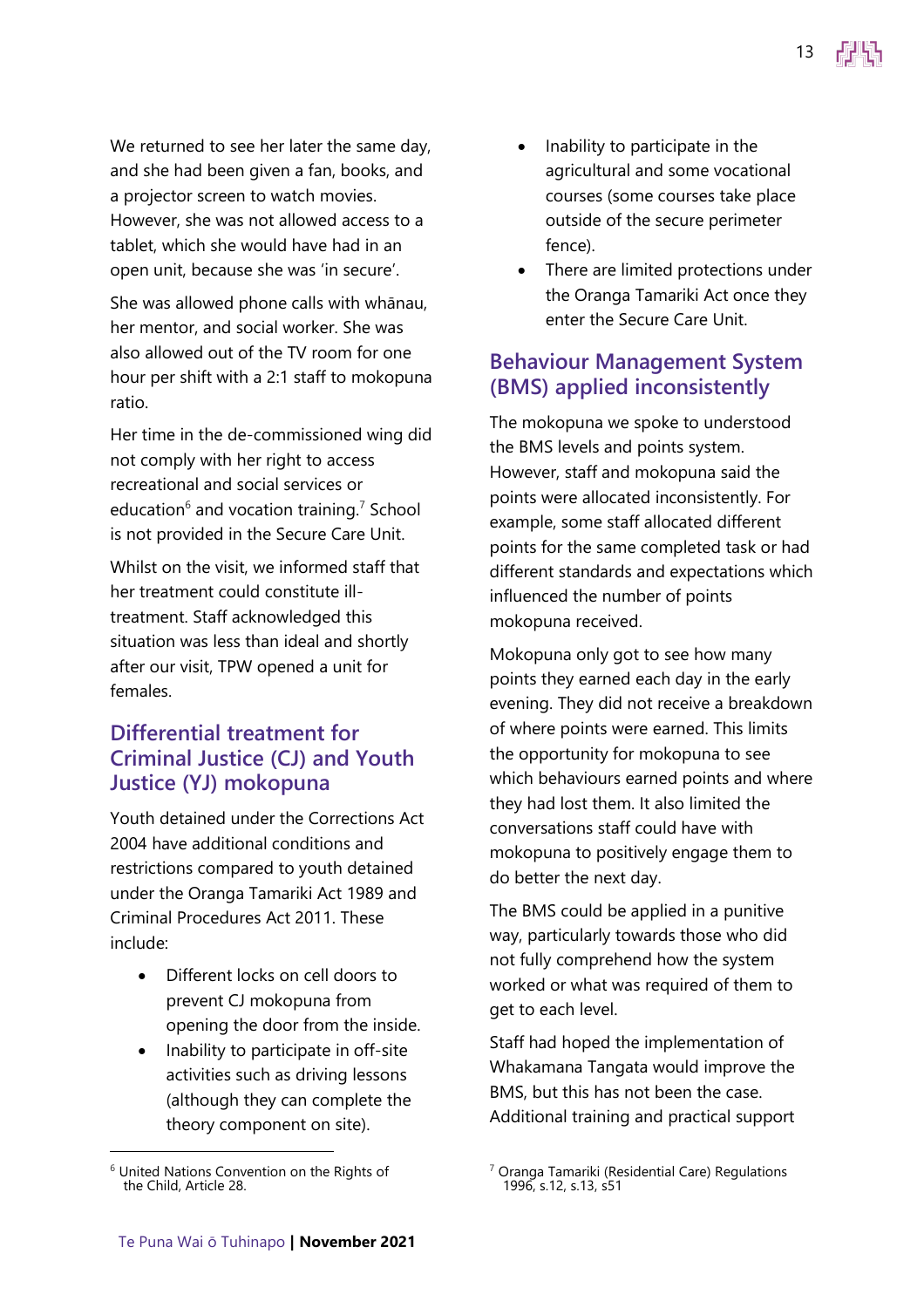are required at all levels to support residences to implement and embed Whakamana Tangata into everyday practice.

#### **Individual Care Plans (ICPs) were not user friendly for mokopuna**

The ICPs included a high-level overview of mokopuna needs, strengths, cultural connections, and goals. ICPs did not include how each goal or need would be achieved or attained. Mokopuna need a step-by-step process to meet their goals, and documented support from the care team. Any progress or issues should be recorded.

ICPs were not accessible for most mokopuna. We didn't see any variations in plan design for mokopuna who were identified as having low literacy/ learning difficulties. Mokopuna cannot

meaningfully engage in the making or tracking of their plan if they cannot understand what is written. Mokopuna should have a fit for purpose version of their ICP, which includes their goals, strengths, triggers, and coping strategies.

14

#### **Support for transition into the community is inconsistent**

Case leaders and other staff involved in mokopuna care, hold a pre-release meeting to prepare for transition into the community. They organise accommodation, work, and community support.

Many staff involved in the process said there was a lack of community support services, especially during evenings and weekends. Mokopuna need a consistent support package to enable a successful transition into the community.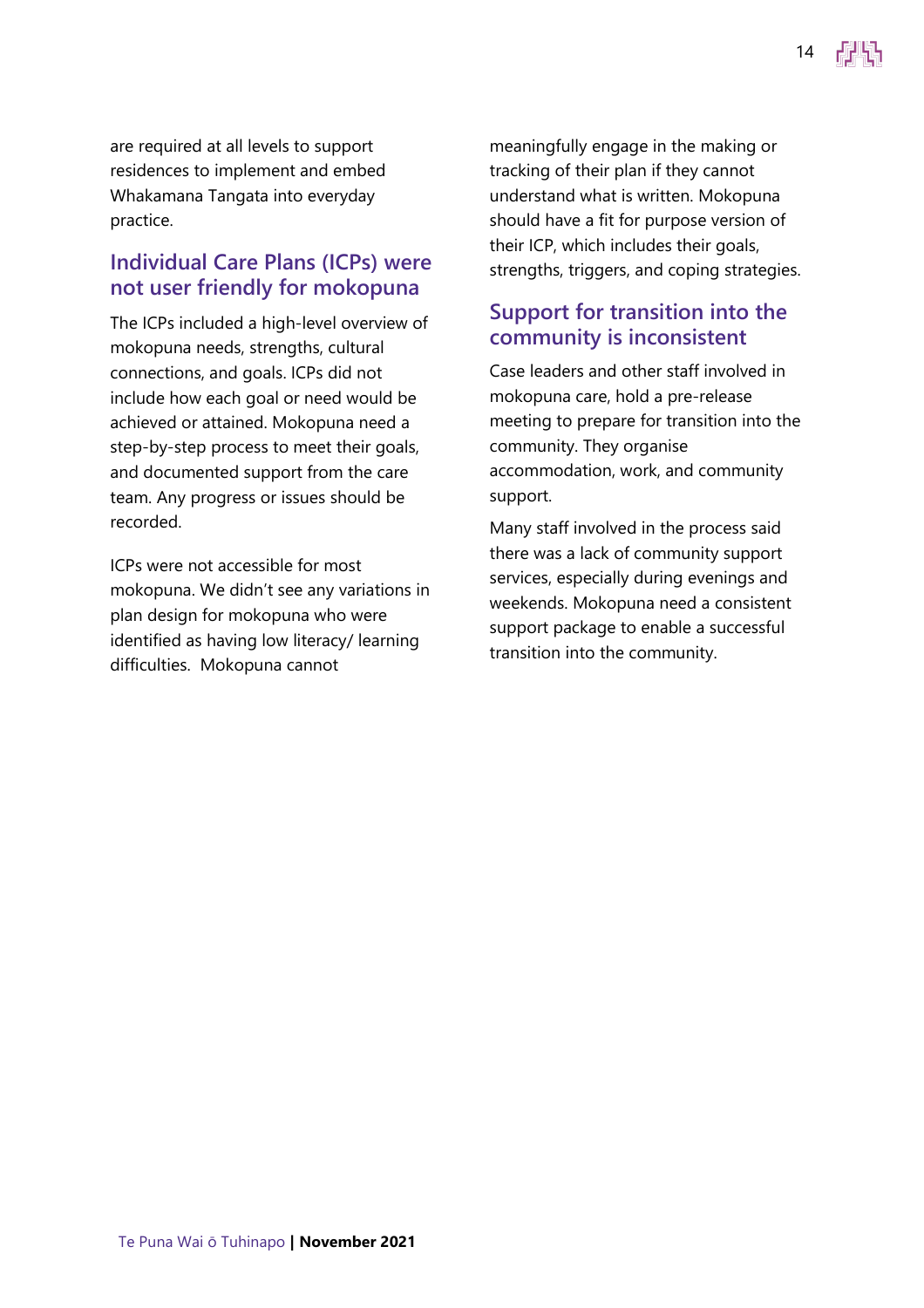### **Protection Systems**

This examines how well-informed mokopuna are upon entering a facility. We also assess measures that protect and uphold the rights and dignity of mokopuna, including complaints procedures and recording systems.

#### **Admissions process assessed individual need**

On admission nurses complete an initial health assessment and mokopuna see a doctor within seven working days. Many mokopuna arrive with mental health issues, Fetal Alcohol Syndrome Disorders (FASD), Attention Deficit Hyperactivity Disorder (ADHD), anxiety, and drug dependence.

The clinical team assist the case leaders to develop coping strategies for mokopuna and plans to manage their behaviour. The clinical team and case leader decide where to place mokopuna depending on their age, vulnerability, and unit dynamics. Vulnerable mokopuna may be kept in the assessment unit for longer to help them settle in before transitioning to other units.

#### **Mokopuna received admission packs however these are not child friendly**

Mokopuna receive an admissions booklet on arrival detailing the rules, their rights, and the grievance process. These rules and rights are also on the walls in each of the units. However, the pack is a dense document with a lot of words that may be difficult for mokopuna to understand.

Isolation wing is a necessary safeguard for Covid testing

On arrival, mokopuna are held on the isolation wing on the admissions unit to have a COVID test and isolate until they return a negative result. If a COVID test is refused, mokopuna will isolate for ten days on the unit. The ten days is re-set if there are new admissions.

Staff create a bubble with the mokopuna on the isolation wing. They wear full PPE gear and did not mix with other staff at the residence. This is a good way to mitigate the risk of transmission and ensure consistent care for mokopuna.

#### **The Secure Care Unit should not be used for COVID Isolation**

Having female admissions housed in the Secure Care Unit posed problems when new females arrived and needed to isolate. In effect the one wing was both a female 'unit' and an isolation wing. We were told the females would be confined to their rooms when they needed to be on the same wing.

Staff did not wear PPE when talking to the isolating female (through a partially open wing door). They would then move around other areas of the secure unit. This situation risked the possibility of transmission.

All admissions should be held in the same place to mitigate the risk of transmission.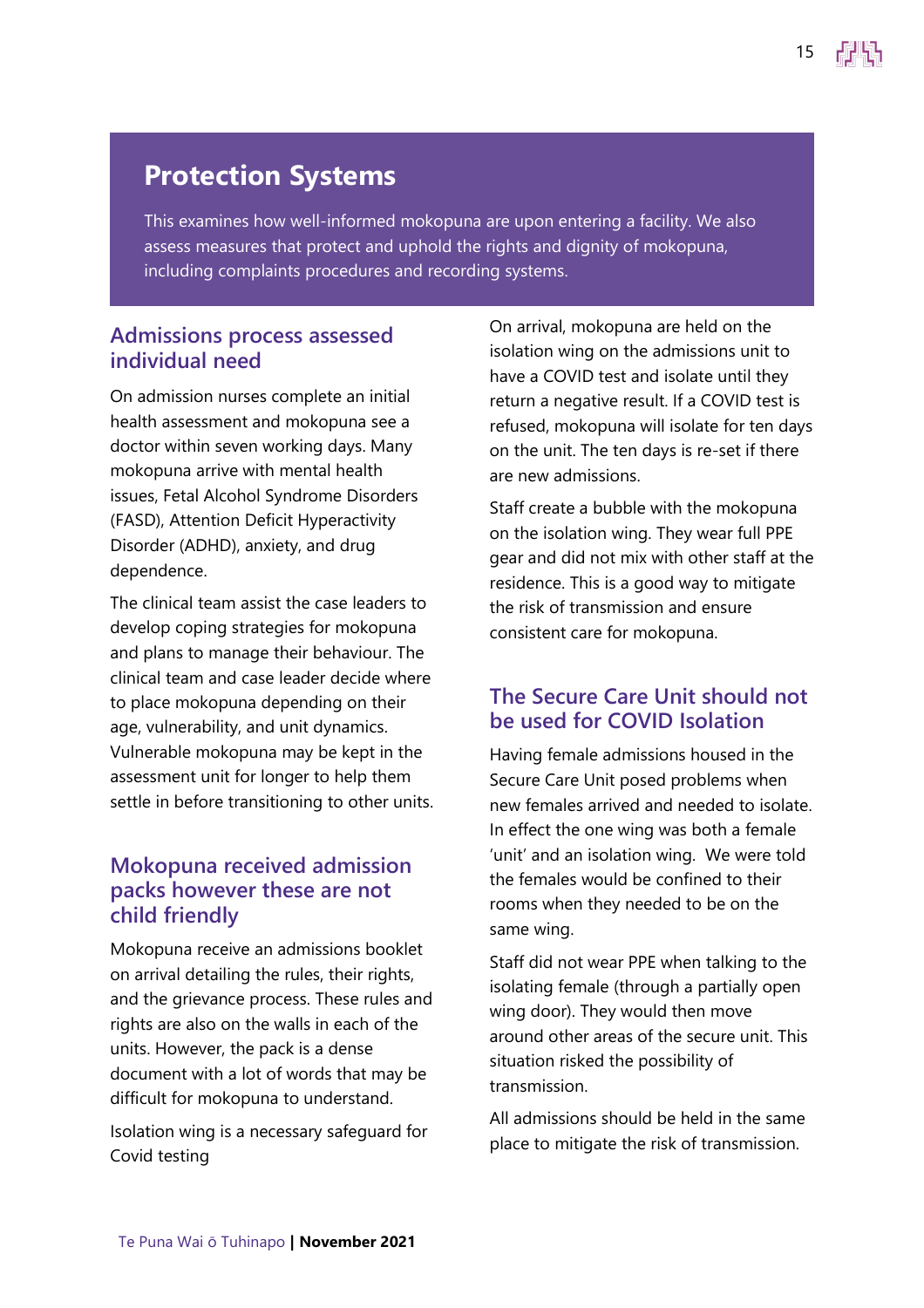#### **Whaia te Maramatanga grievance process lacks impartiality**

The mokopuna we spoke to understand the grievance process, and many had used it before. Each unit had a grievance box which was locked. Only administration staff had the key, and they cleared the boxes each morning.

Mokopuna have the right to access a complaints process and advocacy for grievances, <sup>8</sup> but OCC has several concerns regarding this process for the following reasons:

- The complaints forms are sometimes seen as 'snitch forms'.
- The forms are not user friendly.
- Mokopuna must ask staff for a form.
- Complaints are reviewed internally by Team Leader Operations.

The current process may decrease the likelihood of mokopuna making complaints due to the lack of accessibility, independence, and impartiality. They may also perceive a risk of punishment, retribution, or sanction due to lack of anonymity.

Mokopuna had access to independent advocates and could escalate their complaints to a Grievance Panel if they were not satisfied with the outcome from the internal process.

Having spoken to mokopuna and reviewed the quarterly grievance reports, it is evident the grievance process is unsatisfactory and mokopuna frequently escalated grievances to OCC.

#### **Suggestions box could be better used**

Sometimes mokopuna use the grievance process to make suggestions. This could be mitigated by providing a separate suggestions box which is cleared daily by administration staff. Alternatively, suggestions could be discussed as part of regular community hui*.* These requests can then be addressed and responded to promptly and internally.

<sup>&</sup>lt;sup>8</sup> Oranga Tamariki (Residential Care) Regulations 1996, s. 15 and 16; and Schedule: Grievance Procedure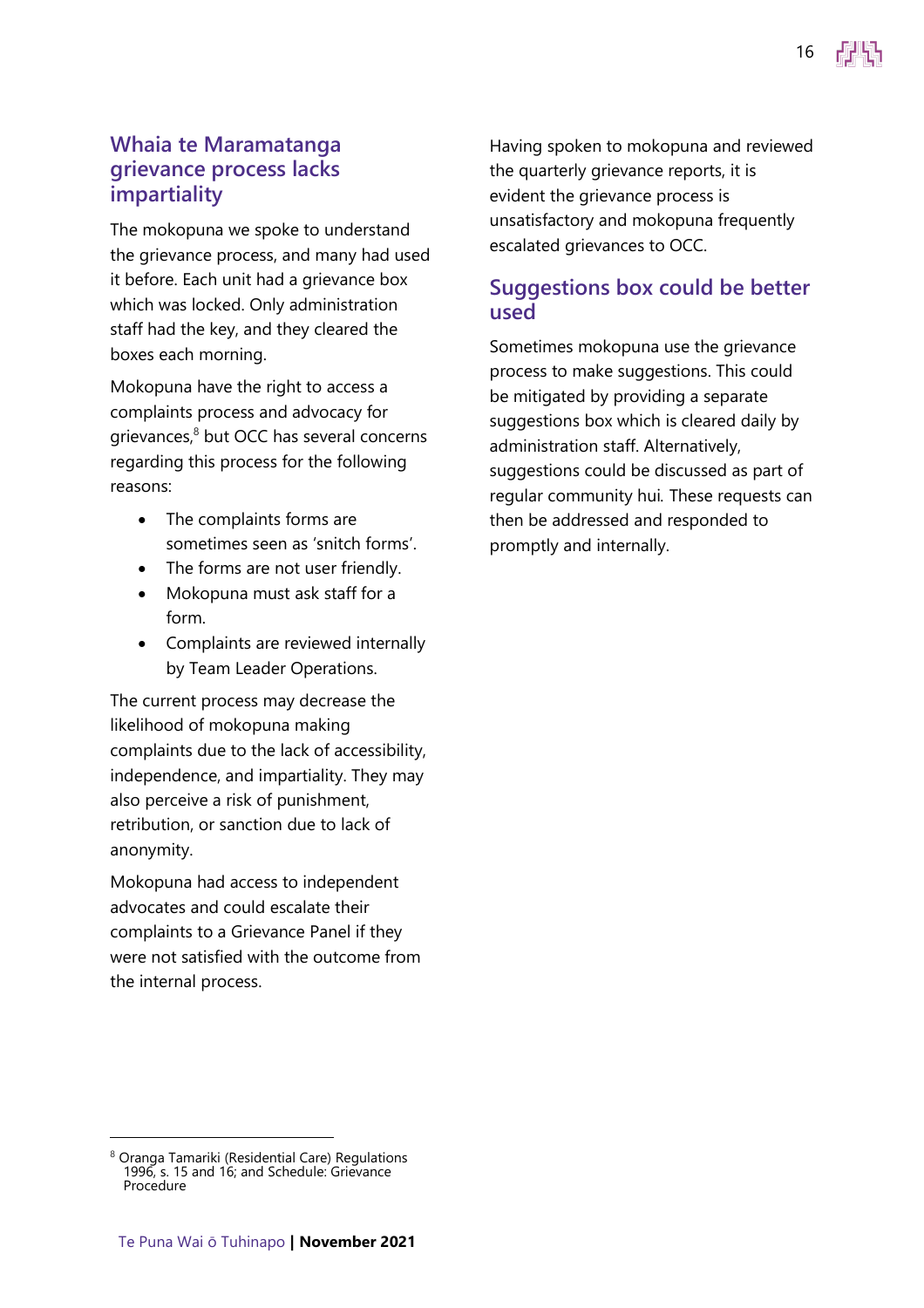### **Material Conditions**

This assesses the quality and quantity of food, access to outside spaces, hygiene facilities, clothing, bedding, lighting, and ventilation. It focuses on understanding how the living conditions in secure facilities contribute to the wellbeing and dignity of mokopuna.

#### **Internal spaces in the units were in good condition**

Each unit had a foyer, education room, and TV/lounge room. There are two wings containing bedrooms, toilets, and showers. The lounges had comfortable seating, large windows to allow natural light in, a white board, and artwork on the walls and ceiling. However, the windows cannot open, so the units lacked ventilation.

#### **Outdoor and recreational spaces were fit for purpose**

The facility is situated on five acres of land. The units surround a large courtyard area. There are pathways to walk between units and grassy areas to play ball games. There was an open-air swimming pool, and sports playing fields.<sup>9</sup> Mokopuna enjoyed access to the pool and gym.

#### **Damp carpets in the Secure Care Unit**

We were told that mokopuna frequently tampered with the sprinklers in the secure care unit bedrooms which floods the floor and carpets. Staff used industrial fans to dry the carpets but said there is often an

unpleasant smell in the unit due to wet carpets and the lack of ventilation.

Removing the carpets and replacing them with easily dried materials would prevent damp and mould from developing.

#### **Mokopuna have limited personal belongings**

Many mokopuna had limited personal belongings. They each had a drawer in the staff hub where they can keep clothes, books, treats and other personal effects. However, the bedrooms were bare, with few personal touches.

<sup>&</sup>lt;sup>9</sup> United Nations Rules for the Protection of Juveniles Deprived of their Liberty (Havana Rules) 1990, Article 47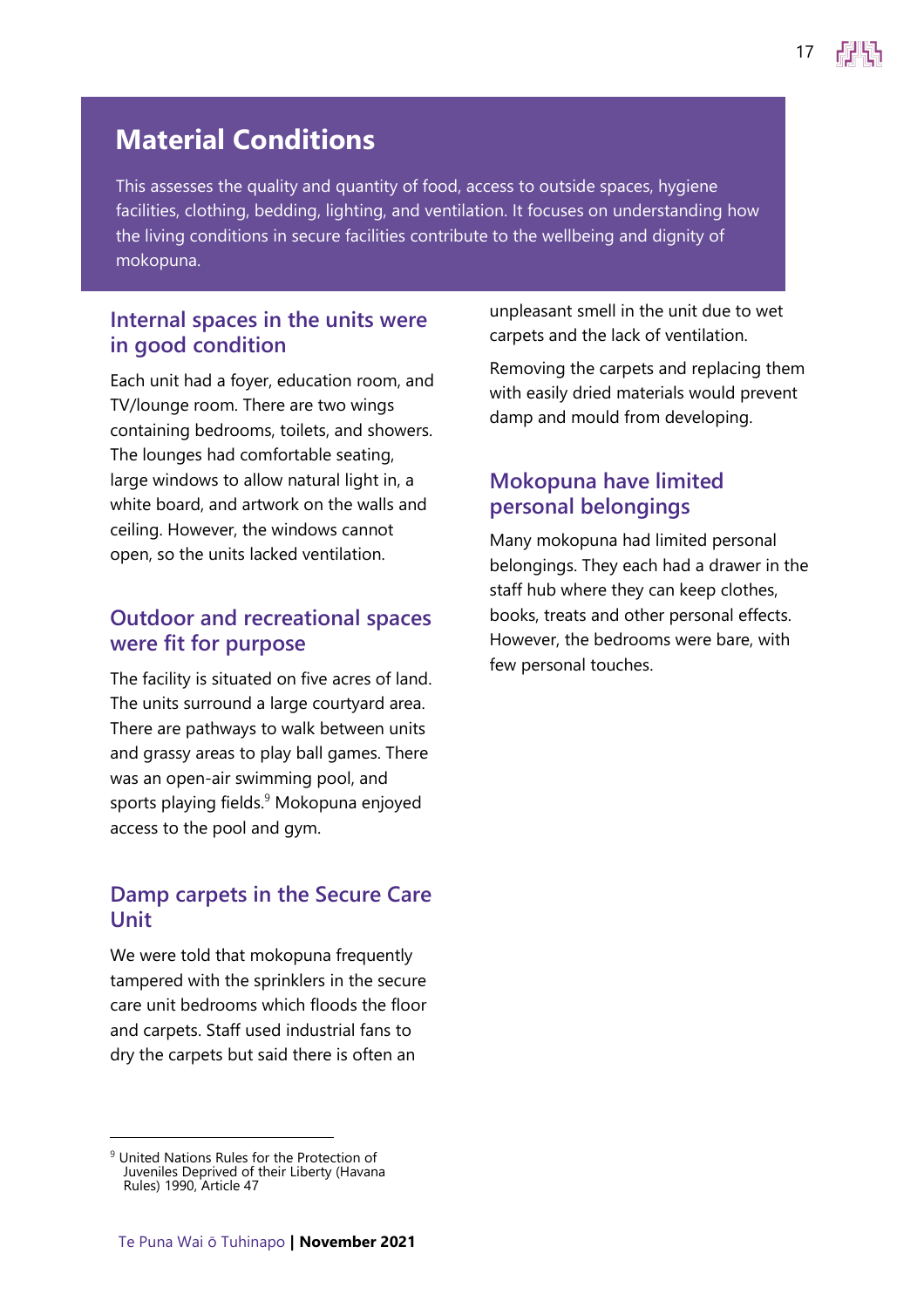### **Activities and access to others**

This focuses on the opportunities available to mokopuna to engage in quality, youth friendly activities inside and outside secure facilities, including education and vocational activities. It is concerned with how the personal development of mokopuna is supported, including contact with friends and whānau.

#### **Mokopuna had regular contact with whānau**

Mokopuna could have two 10-minute calls per day with approved whānau members. These calls typically occurred outside of education and activities in the evening.

TPW fund whānau visits but the number of visits had reduced since COVID and vaccine requirements. There are visit rooms available on site and all visits were supervised for safety.

Audio visual link (AVL) connectivity enable whānau and others to see mokopuna, attend Family Group Conferences or progress meetings online. Having digital technology available in a variety of forms and on a variety of devices is vitally important, particularly during COVID.

#### **Education accommodating of individual needs**

Kingslea School $10$  provide education for five hours a day from Monday to Friday. Mokopuna complete assessments to determine their level of ability and teachers develop an individual learning plan. They can complete workbooks suitable to their learning level in numeracy and literacy.

Mokopuna participate in daily karakia, sing waiata, learn whakatāuki, and learn their pepeha.

18

Each Friday were 'incentives day'. If mokopuna completed their schoolwork for the week they could choose to watch a movie, read a book, or play games on the computer. They also had treats such as lollies and chippies.

TPW are developing a working relationship with Te Rūnanga o Ngā Maata Waka<sup>11</sup> to deliver culturally appropriate education programmes. However, COVID restrictions have halted progress.

#### **The range of programmes could be extended**

COVID had impacted the ability to bring in external providers to run programmes on site. However, the following range of programmes were offered:

- Cooking.
- Barista training.
- Site safe scaffolding, fork lift License.
- Driving theory test.
- Barber courses.

Mokopuna on Youth Justice orders under the Oranga Tamariki Act could learn to

<sup>11</sup> About us - [Maata Waka](https://maatawaka.org.nz/about-us/)

<sup>&</sup>lt;sup>10</sup> Kingslea School is a composite special school contracted to deliver education in Youth Justice residences.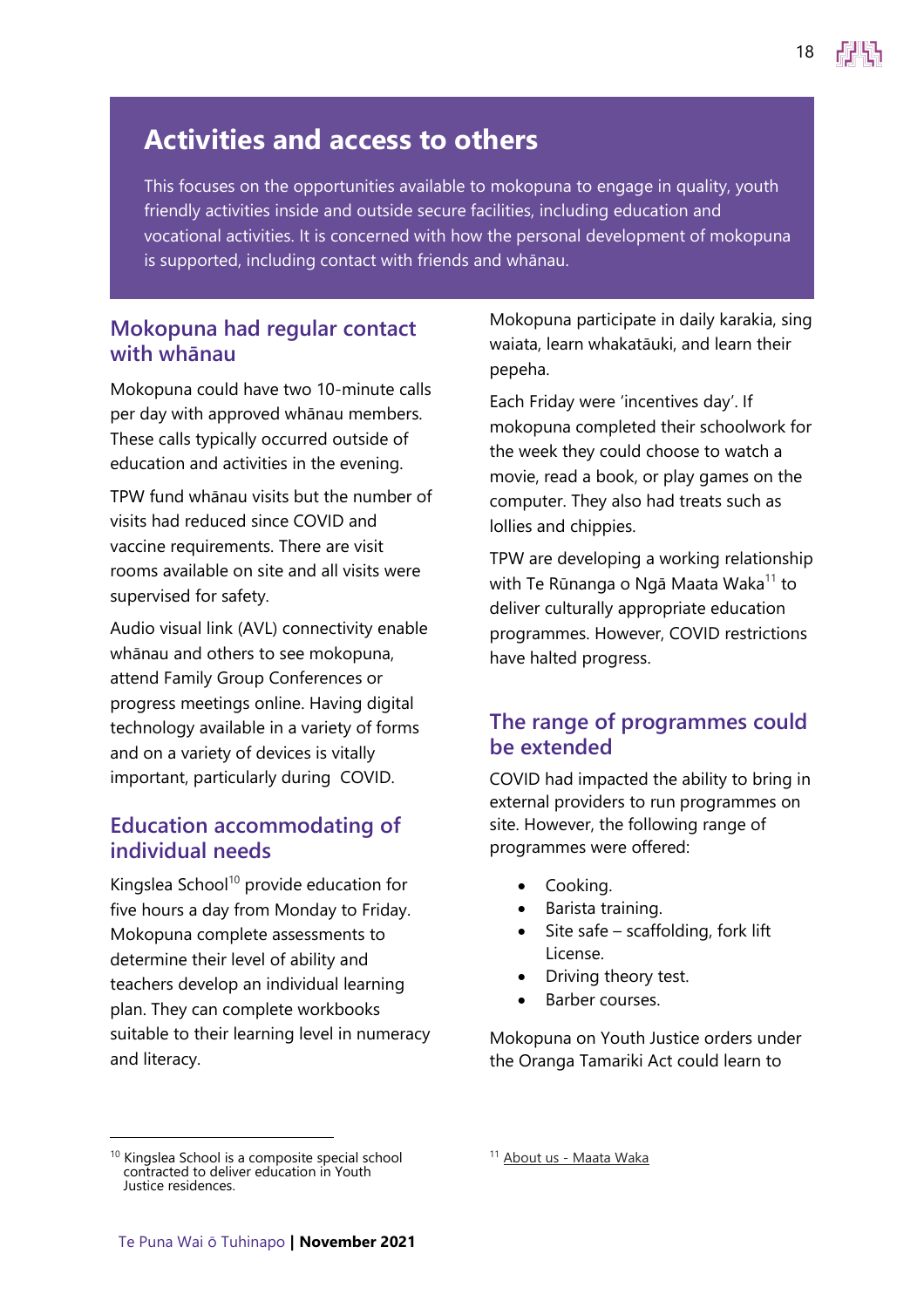drive and had lessons around the perimeter of the facility.

Mokopuna were supported to set up a bank account, register for an IRD number and identification documentation.

Mokopuna said they wanted help to address addiction issues, mental health, cultural development, employment, and life skills. Some of these programmes are not available to them. There was also a lack of criminogenic programmes to address recidivism.

#### **Good range of onsite activities**

There were many activities on site, delivered primarily by staff with the relevant skills and experience to support mokopuna learning. These included:

- Exercise swimming, gym, ball sports, walks around the courtyard.
- Graphic design.
- Barbering.
- iMac music programmes (although mokopuna said these did not always work).
- Published books of art and poetry created by mokopuna.
- Rapping and hip hop.
- Art and drawing.
- Card games.
- Movies and video games.
- Library with a range of books.

It is positive that staff are able to share their skills and interests with mokopuna. However, when staff left or other duties took precedence, mokopuna missed out on consistent access to activities. During COVID lockdowns, external providers were unable to visit on site and staff did their upmost to provide mokopuna with a variety of activities. As restrictions ease, providers will be able to resume programme facilitation.

While there were a range of activities to keep mokopuna busy and engaged on a day-to-day basis after school, many mokopuna said they were bored during school holidays as there were limited programmes available at that time.

19

#### **Offsite activities support vocational learning**

The Gateway Programme is an agriculture course conducted outside the facility on the land behind the residence. The programme is modular so mokopuna can opt in and out of the courses they would like to participate in.

The programme included:

- Chainsaw course.
- Carving.
- Forestry (planting trees).
- Working with farm animals.
- Horticulture growing vegetables.
- Irrigation.
- Carpentry building gates and planter boxes.
- Tractor maintenance and four wheel drive (quad bikes) skills.

TPW also offer the Inspire Course which is an outdoor adventure course involving activities such as high ropes, hiking, sea kayaking, surfing, and paddle boarding.

Mokopuna held under the Criminal Procedure Act or the Corrections Act cannot participate in offsite programmes including the agriculture and horticulture courses as these take place outside the secure fence. Staff are working with Ara Poutama and looking into the use of electronically monitored bracelets to enable participation for these mokopuna.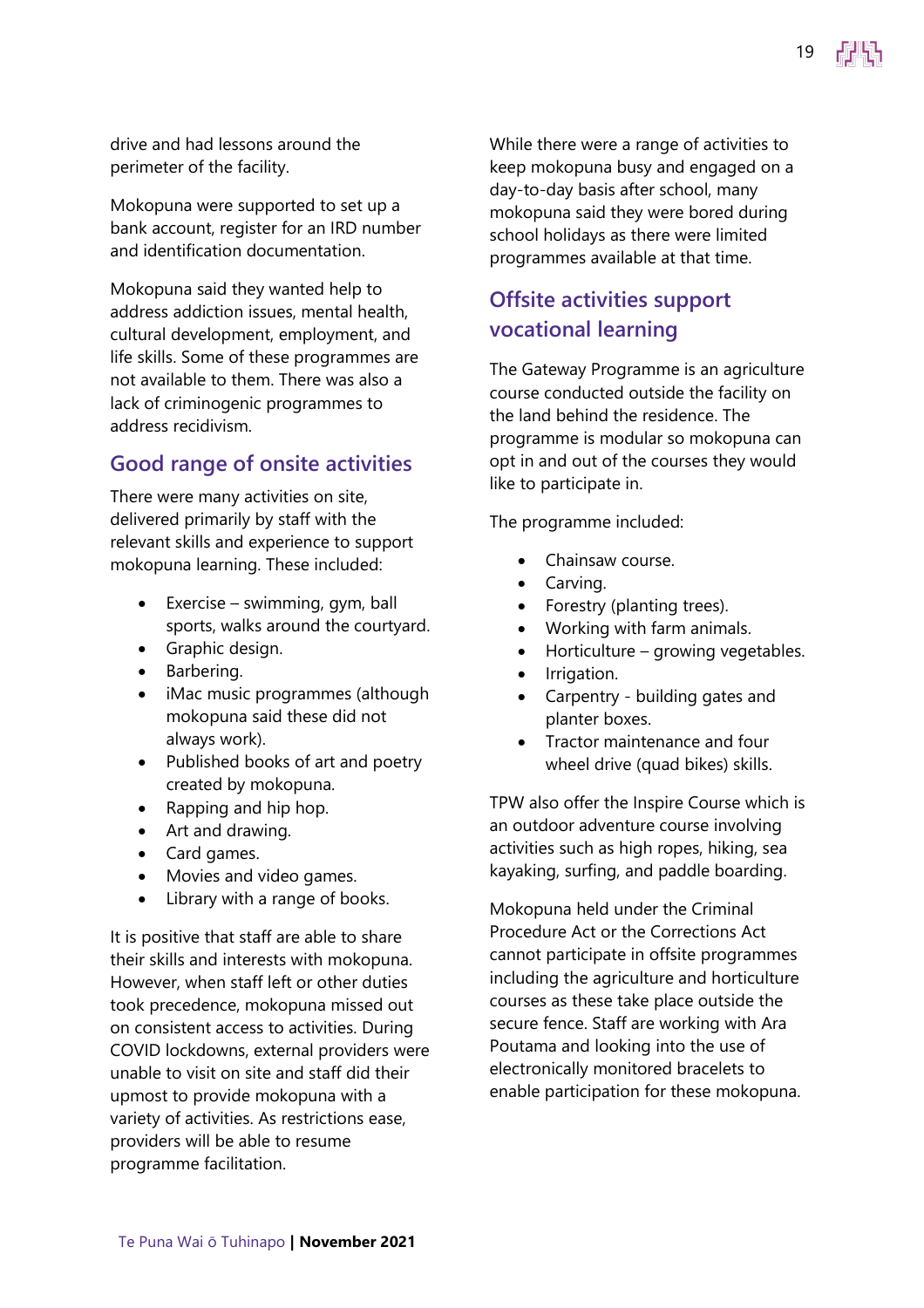This domain focuses on how the physical and mental health of mokopuna are met, in order to uphold their decency, privacy and dignity.

#### **COVID impacts on day to day operations**

COVID has had significant impacts on dayto-day operations. TPW took the following steps to ensure mokopuna and staff safety was maintained:

- All staff must be fully vaccinated to work on site.
- Masks must be worn in any communal area in the administration block.
- All new admissions must isolate and cannot join the main units until they return a negative COVID test result.
- Staff wear PPE on the isolation wing.
- Mokopuna have all been offered vaccinations. Some have accepted.
- Whānau must have at least had their first vaccination to visit.
- External visitors must show their vaccine pass.
- Virtual platforms are used for external appointments and whānau contact.

TPW are adhering to government COVID protocols and taking necessary steps to ensure mokopuna are safe and protected.

#### **Limited access to specialised treatment**

Some of the mokopuna had specialised needs such as mental health issues, autism, ADHD, FASD, and intellectual disabilities.

20

Mokopuna with complex issues have a behavioral assessment to identify triggers, sensory issues, and diagnoses. The clinical team, with the support of external providers, develop plans to help mokopuna manage their complex needs.

The youth forensic team had a high threshold for mokopuna to access treatment and only had the capacity to work with the most complex presentations including acute substance abuse.

Mokopuna said that their detoxification from illegal substances was unsupported. However, nurses are available on site to support detoxification and advised Case Leaders on how best to do this.

The processes used and what supports are available, should be explained to mokopuna at the different stages of detoxification and not just on admission. This ensures mokopuna are aware of how and when to ask for help.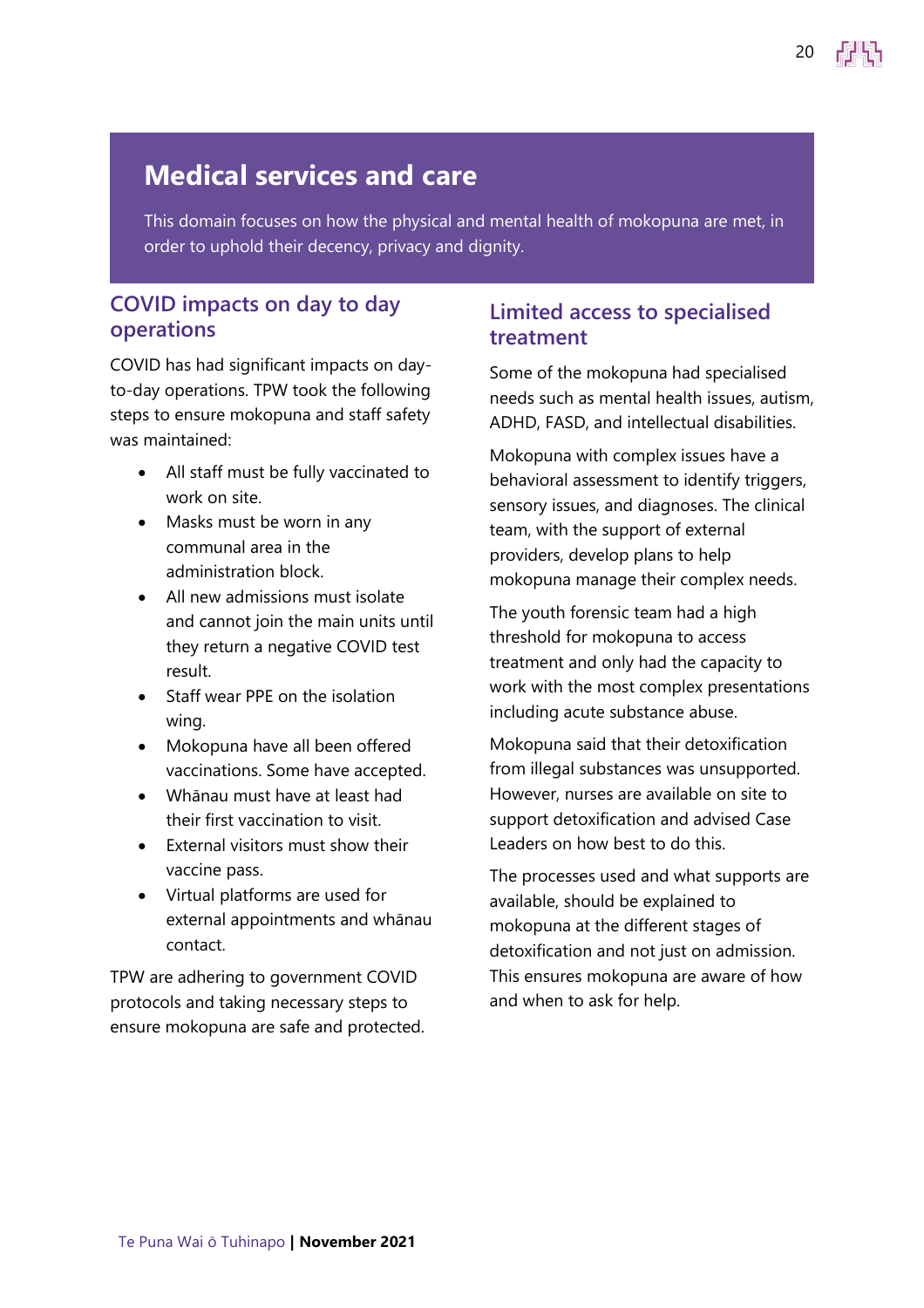### **Personnel**

This focuses on the relationships between staff and mokopuna, and the recruitment, training, support and supervision offered to the staff team. In order for facilities to provide therapeutic care and a safe environment for mokopuna, staff must be highly skilled, trained and supported.

#### **Ongoing training and development is important**

New staff receive a three-week induction including working with mokopuna in a residential context through a Whakamana Tangata framework, programme facilitation, three days of  $STAR^{12}$  training, legislation training, and health and safety training.

Ongoing training and development is needed in neuro-diversity, traumainformed practice, child centered Māori models of practice, adolescent development and attachment theory, offending behaviours, and the biopsychosocial model of addiction.

#### **Staff supervision is inconsistent**

Staff said supervision was inconsistent and not necessarily fit for purpose to support ongoing development.

Group supervision is monthly and debriefs occur after any serious incident. However, there was no cultural supervision. The new Kaiwhakaaue was aware of this need and we will review progress in this area on our next visit.

#### **Relationships between mokopuna and staff was generally positive**

We observed positive relationships and good rapport between staff and mokopuna. The mokopuna we spoke to said they had someone they could talk to if they needed help or support.

Mokopuna told us night shift staff would engage with them if they were struggling to sleep. However, they also told us that they did not appreciate staff shining a torch into their bedroom at frequent intervals during the night as this disturbed sleep.

Staff outlined the need for observations and that the practice is to shine torches at the ceiling when checking on mokopuna.

OCC did observe a staff member being over familiar with mokopuna on more than one occasion. They allowed mokopuna to put their arms around their shoulders and also swore when speaking to mokopuna (albeit when they were 'joking' and talking around the lunch table). This same staff member was at times dismissive of mokopuna and was observed walking away from, rather than engaging with certain mokopuna on the unit.

<sup>&</sup>lt;sup>12</sup> Safe Tactical Approach Response (STAR). This is the de-escalation training used within youth justice residential settings.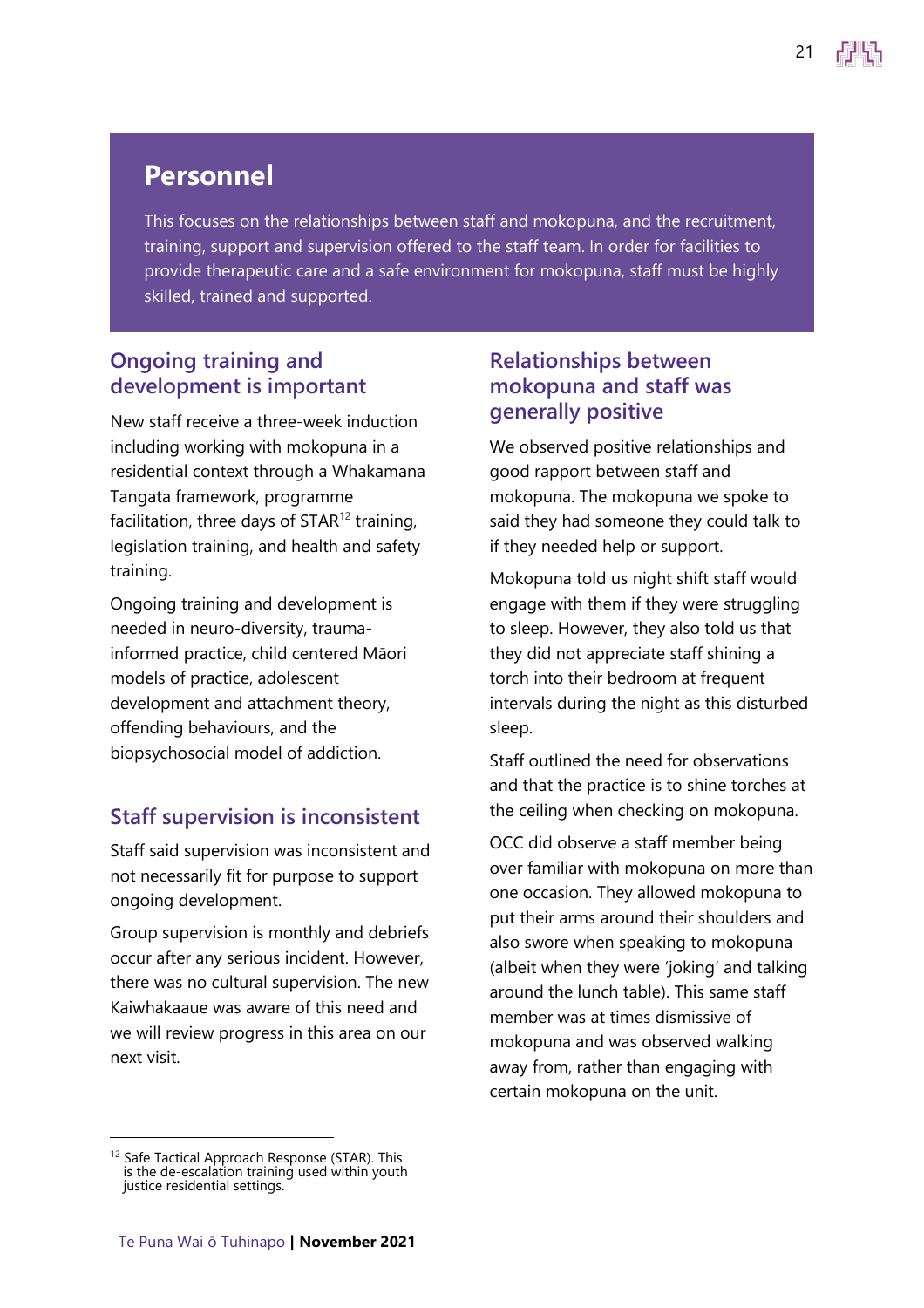## **Punitive versus restorative**

We heard from both mokopuna and staff that there were two schools of thought around practice in the facility – old school (punitive) vs new school (restorative). The punitive approach is more inflammatory and staff who adopted this practice had more issues with mokopuna misbehaving or becoming aggressive.

**practice** 

Staff told us operational needs were prioritised above therapeutic care and this could be better balanced. Restorative practice should underpin all engagements in residences. This must be aligned with policies and processes to ensure consistent practice.

#### **Stretched staff resources**

Staff resources had been stretched significantly this year as many had been seconded to other residences that were short staffed. This put pressure on remaining staff and on mokopuna. One of the units was closed and vulnerable mokopuna had to be transferred to other residences.

Staff were concerned about an increase in violence which they believe is due to the increased use of casuals, different shift teams and having to mix mokopuna with others who are not compatible.

Staff had returned from working in other residences. Debrief sessions were held for staff to share their experiences and provide support for any ongoing issues. Staff morale was reportedly low due to working away from TPW, additional use of casual staff and staff working in other roles (either seconded or moved to cover staffing gaps). Management were taking steps to help staff reintegrate back into their work on their usual units.

Staff reported high turnover due to burnout as the work was demanding and shift work was tiring.

#### **Safety is important and there are regular opportunities to share concerns**

We observed two team handovers. They were succinct and included a thorough overview of who was in secure, any underlying tensions in the units, and any concerns in relation to mokopuna. Team leaders were encouraging and supportive towards their staff.

Some staff raised safety concerns about older staff members who are unable to assist in incidents requiring use of force. They struggle with the technology and moving to a restorative model of practice.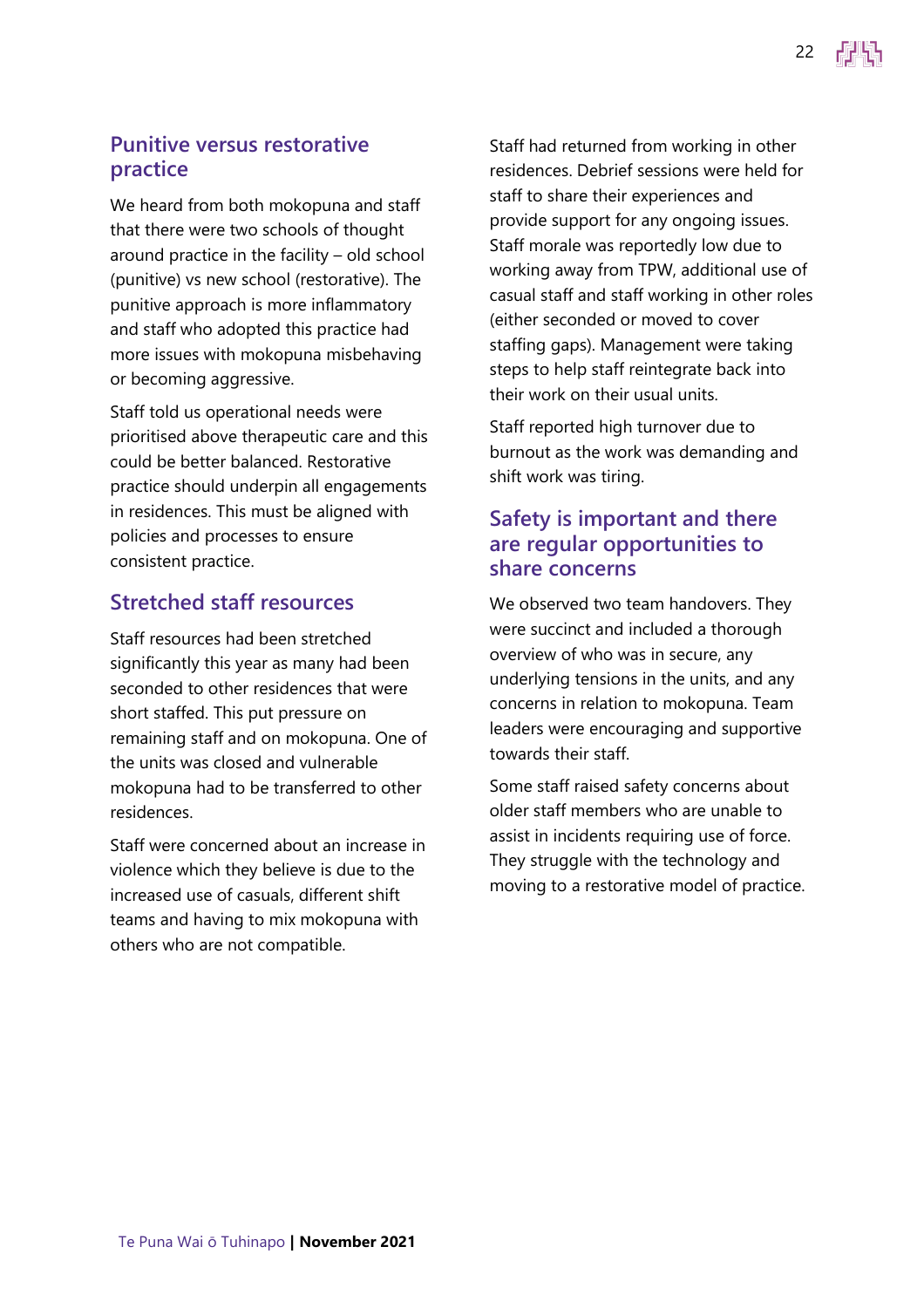### **Improving outcomes for Mokopuna Māori**

This focuses on identity and belonging, which are fundamental for all mokopuna to thrive. We asses commitment to Mātauranga Māori and the extent to which Māori values are upheld, cultural capacity is expanded and mokopuna are supported to explore their whakapapa.

#### **Cultural connections are important for mokopuna Māori**

The goal for mokopuna Māori is to learn about their whakapapa and build or restore cultural connections.

Mokopuna should not be deprived of their cultural rights because they are detained. $13$ They should be free to practice and enjoy their culture and language.<sup>14</sup>

#### **Cultural development is needed to build confidence and competence**

There was a large cohort of Pasifika staff but very few Māori staff. Staff said that opportunities for cultural development were not available, and they did not have contacts in the wider community who could provide resources or deliver activities and programmes.

Some providers and local community groups were unwilling to engage with residences which limited options in this area.

Staff identified the need to build Māori staff confidence and skills and encourage them to develop their knowledge and practice.

23

Culturally confident and competent staff offered what they could for mokopuna, but this could be challenging when day to day operations took precedence.

Employing more Māori staff could alleviate this pressure and enable more consistent, ongoing cultural connectivity for mokopuna.

#### **Kaiwhakaaue has the potential to make a significant impact**

The new Kaiwhakaaue had been in the role for less than a week at the time of our visit. OCC acknowledge it will take time to implement new programmes, practices, and to embed tikanga into daily life at TPW. We look forward to seeing progress in this space on our next visit.

<sup>&</sup>lt;sup>13</sup> United Nations Rules for the Protection of Juveniles Deprived of their Liberty (Havana Rules) 1990, Article 13.

<sup>&</sup>lt;sup>14</sup> United Nations Convention on the Rights of the Child, Article 30.